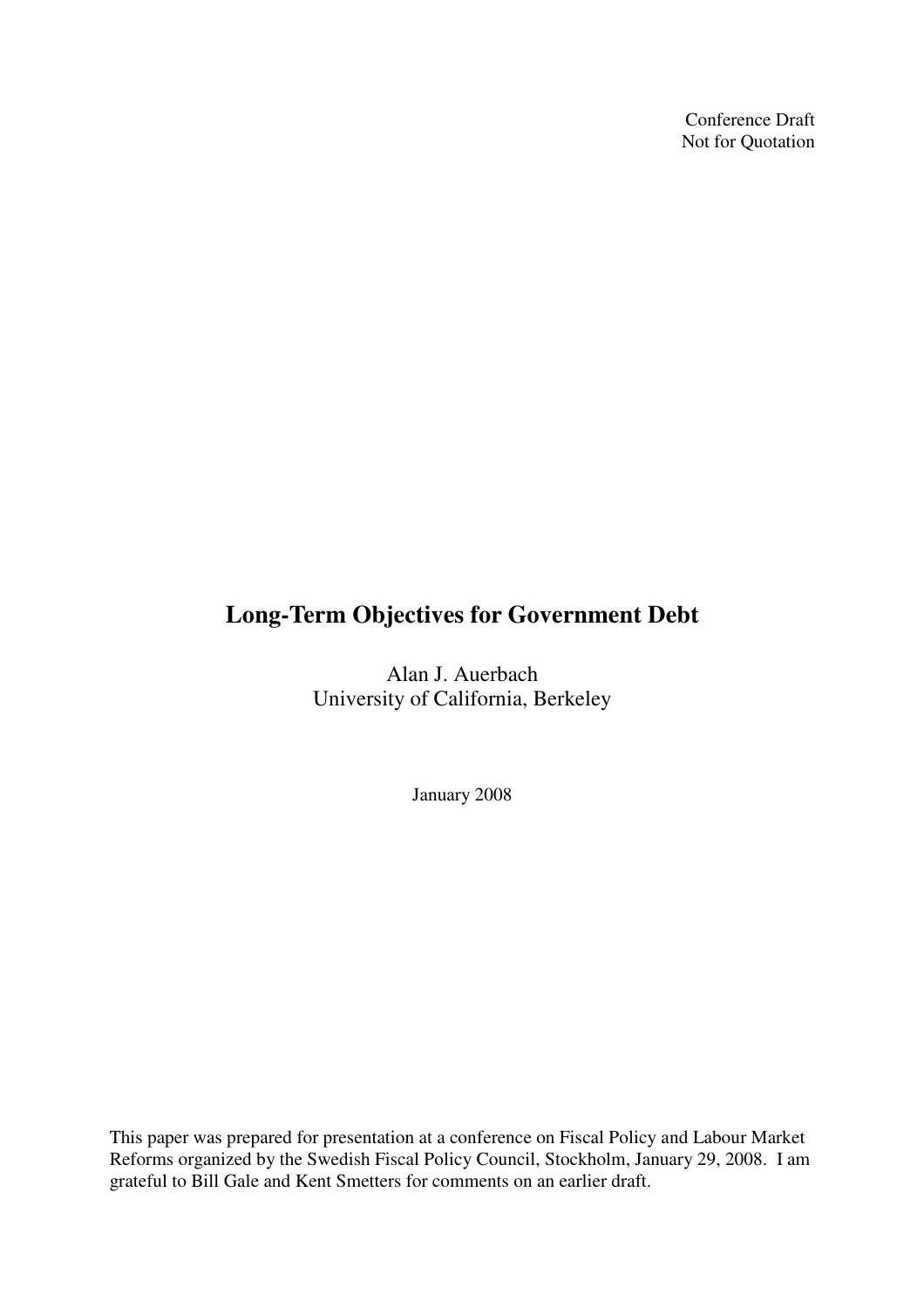## **1. Introduction**

 Governments use current levels of national debt, typically scaled by contemporaneous GDP, along with the annual change in national debt – the budget deficit – as measures of fiscal position. But what should government policy aim to achieve with respect to these measures? And, are these the right summary measures at which to be looking? This paper considers what the government should use as its fiscal targets to achieve policies that are consistent with long-term fiscal objectives. When focusing on long-term objectives, though, one must keep in mind the interaction with shorter term objectives. A key issue that arises, for example under the Stability and Growth pact, is how long-term objectives should be modified to accommodate economic fluctuations and to maintain some flexibility with respect to fiscal stabilization policy.

 The analysis proceeds in three parts. The next section of the paper discusses the underlying long-term objectives that lead to a focus on debt and deficits, and points out that these objectives may call for different fiscal targets, the relative importance of the different targets depending on both social judgments and economic behavior. Section 3 offers an analysis of the difficulties encountered when one attempts to use simple rules based on debt and deficits to produce policies that are consistent with these long-term objectives. In light of these difficulties, Section 4 considers a variety of alternative measures that might serve better the goal of aligning fiscal targets with underlying long-term objectives. Section 5 offers some brief concluding comments.

# **2. Long-Term Fiscal Objectives**

 There are at least three important long-term objectives that appear to be associated with concerns about debt and deficits: intergenerational equity, economic performance, and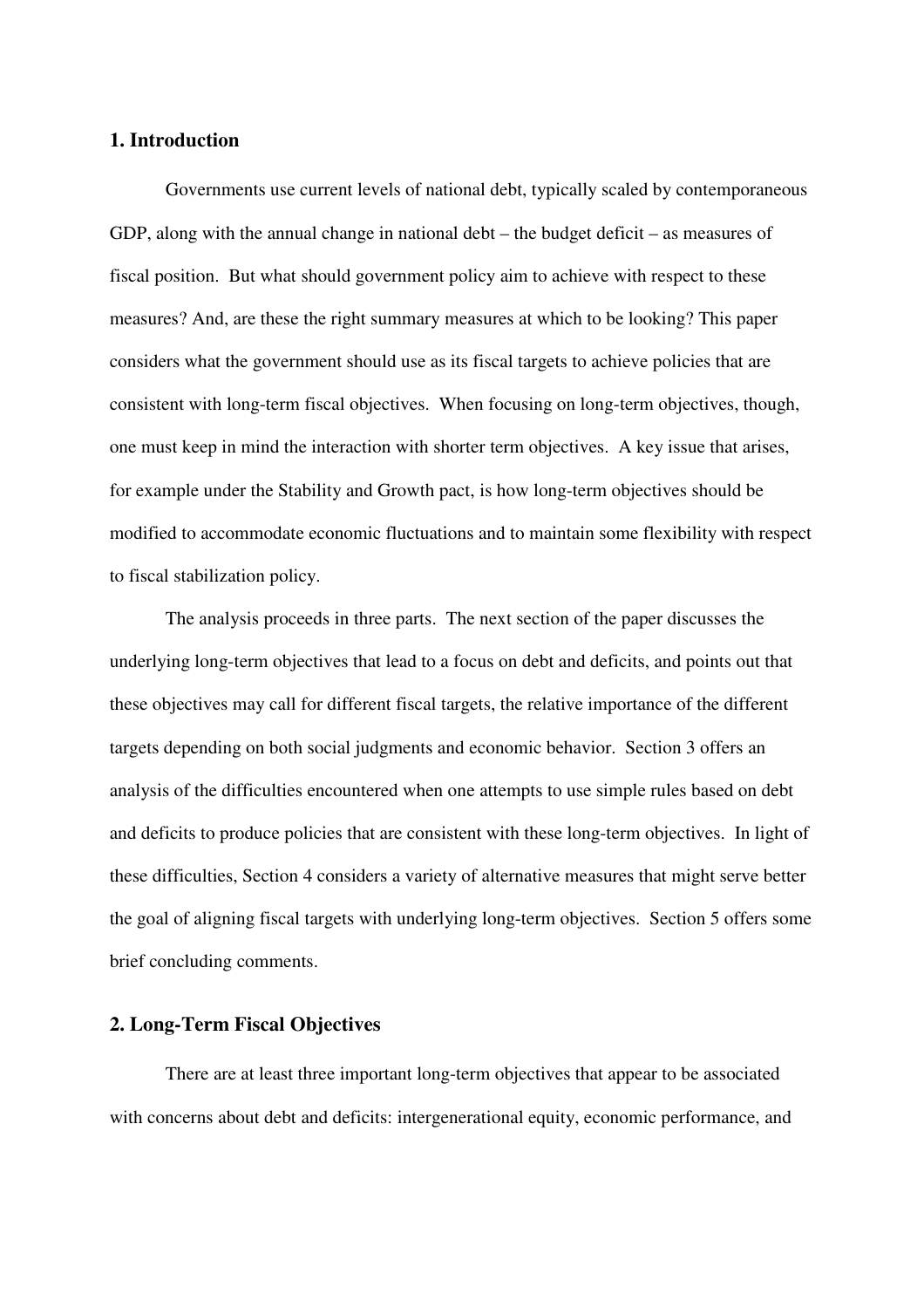fiscal sustainability. Unacceptably high levels of debt are seen as compromising all three objectives.

# *A. Intergenerational Equity*

 A simple view of national debt is that it is an obligation that is passed from current generations to future generations. Thus, the higher the national debt, the more future generations will have to pay. Based on a view of social welfare that takes account of the relative well-being of current and future generations, one presumably determines the level of national debt at which the burdens being passed to future generations produce the most equitable distribution of resources among generations. Unlike the other underlying objectives to be discussed, intergenerational equity cannot be evaluated by economic analysis alone, because it requires judgments about how to weigh the welfare of different individuals.

#### *B. Economic Performance*

 There are several channels through which national debt is viewed as hampering economic performance. First, to the extent that it produces a perception of increased private wealth among those who hold it, national debt may reduce the accumulation of real assets through the "crowding out" process. This reduction in saving leads either to reduced domestic capital accumulation or reduced foreign capital accumulation, i.e., an increase in net inbound capital flows and a corresponding worsening of the current account.

 Second, allowing debt to accumulate may necessitate a future increase in revenues as a share of GDP and an associated increase in marginal tax rates on economic activity. Given that the economic cost of tax distortions rises roughly with the square of tax wedges, fluctuations or trends in tax rates are undesirable and a smoothing of marginal tax rates over time will generally minimize the deadweight cost of taxation (see, e.g., Barro 1979).

 $-2-$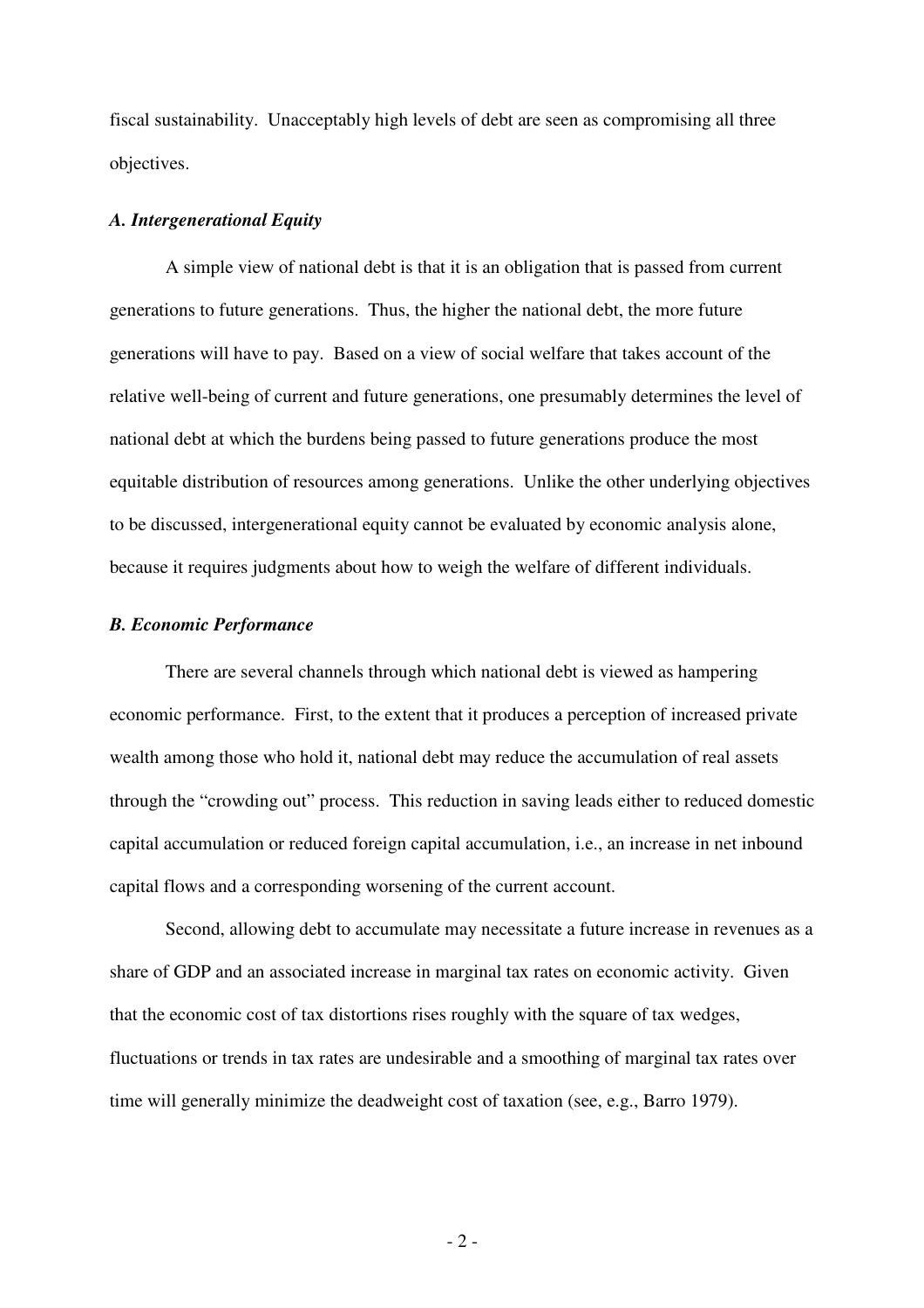Third, increased debt may ultimately force the government into a faster rate of money creation to meet its fiscal obligations, with the consequence of higher inflation and an increase in the associated distortions and disruptions (Sargent and Wallace 1981).

## *C. Fiscal Sustainability*

 Future government policies are tied to the current fiscal situation through the government's intertemporal budget constraint, which says that the stock of current net liabilities must equal the present value of future primary budget surpluses. This budget constraint *must* hold, in the end, if we rule out permanent "Ponzi games" in which the government continually issues debt at a rate sufficient to avoid having to raise any resources for debt service. But *how* the intertemporal budget constraint is ultimately satisfied is not determined by the constraint's mere existence.

 If the level of government debt and the projected path of primary surpluses indicate that current fiscal policy is not sustainable, then a variety of things might occur to alter this path. There may be voluntary changes in monetary and fiscal policy, such as tax increases or money creation, which bring with them the undesired economic consequences just discussed. But changes in fiscal policy may also be precipitated by a fiscal crisis that brings with it considerable economic disruptions. There might even be increases in the price level prior to any monetary response, according to the "fiscal theory of the price level," which posits that the price level, rather than fiscal policy changes, serves to balance the government's intertemporal budget constraint (see, e.g., Woodford 1995).

 Thus, the issue of sustainability relates to that of economic performance, but with a focus on the additional economic costs, beyond those associated with fiscal policy itself, that may be experienced as a result of having to adjust fiscal policy precipitously away from an errant trajectory. That is, there may be significant costs of adjusting policies that are far from being sustainable, in addition to whatever costs are associated with the new, sustainable path

- 3 -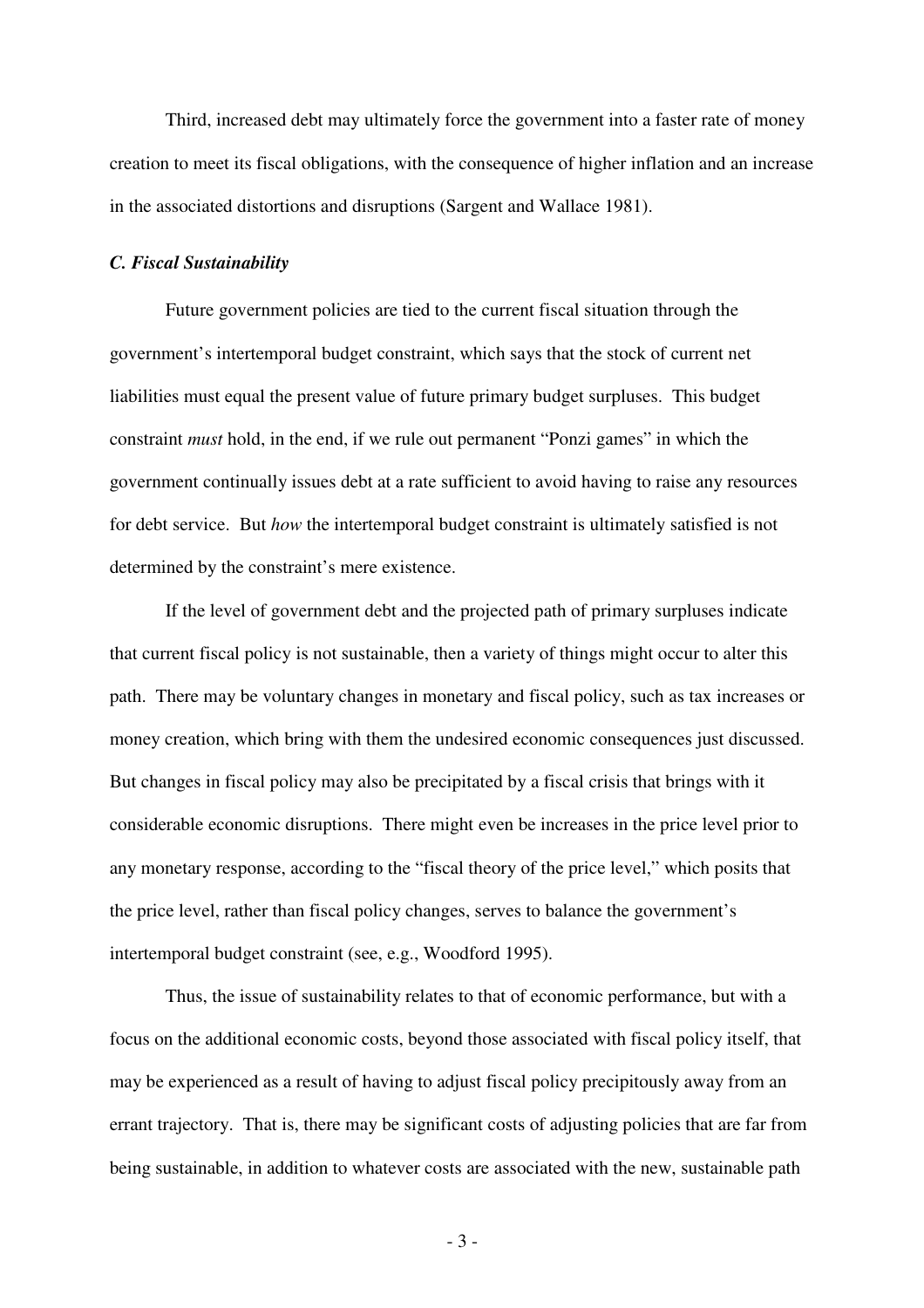or the transition from one path to another. It is useful to treat these additional costs separately, as they depend on different factors than those already considered.

## *D. Weighing the Different Objectives*

 When debt and deficit targets are being determined, which of these different objectives are most important depends on characteristics of the economy. For example, under the polar case of pure Ricardian equivalence (Barro 1974), with each generation taking the well-being of future generations fully into account in planning its saving and bequests, the level of debt is of no consequence to intergenerational equity. With private saving and bequests being adjusted to offset changes in debt, the level of debt conveys no information about the intergenerational distribution of resources, nor does the deficit provide any information about changes in this distribution.

 Under the same assumption about generational connections, government debt loses some of its macroeconomic effects as well. In particular, the wealth effects that increase current consumption and induce crowding out of domestic or foreign asset accumulation vanish, because the increase in government debt carries with it an increased liability of some future generations which current generations treat as their own. In a Ricardian world, then, the main purpose of debt and deficit targets is to determine a path along which economic distortions can be kept to a minimum and which, if adhered to, can ensure a fiscal policy path that is sustainable.

 The relevance of the Ricardian equivalence proposition has been discounted in the literature examining the consumption behavior of related family members (see, e.g., Altonji, Hayashi, and Kotlikoff 1992). Even if the proposition does hold to some extent, the implications for debt and deficit targets is not entirely clear, as the debt trajectory consistent with intergenerational equity (ignoring offsetting private transfers) may be similar to the debt trajectory that would provide a smooth path for tax rates. That is, we might want stable ratios

 $-4 -$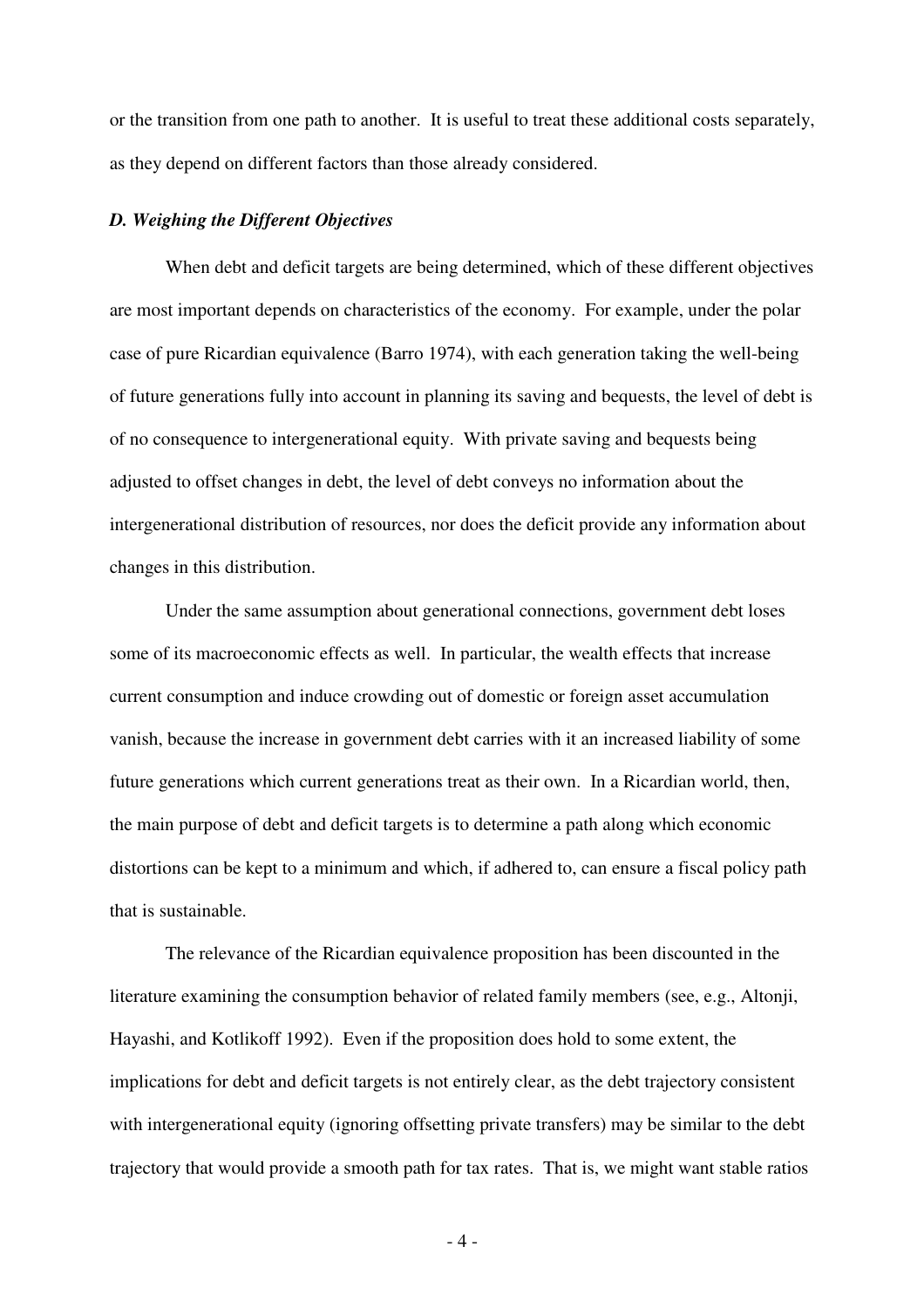of tax revenue to GDP to spread burdens fairly as well as to smooth marginal tax rates. Still, the objectives do not lead to identical target paths for debt.

 For example, the objective of generational equity, when per capita incomes are rising over time, might call for rising revenue-GDP ratios, just as progressive taxation at any given time is viewed as an equitable response to within-cohort income differences. But a steadily rising revenue-GDP ratio would (without a change in the tax structure itself) lead to rising marginal tax rates and greater tax distortions than necessary if generational equity is unaffected by the policy and hence not relevant to the choice of an optimal debt path.

 Likewise, the desire to maintain debt on a stable path has similar but not identical implications for debt targets as the objectives of intergenerational equity and economic efficiency. A rapidly exploding debt-GDP ratio is inconsistent with all three objectives, but one can imagine a stable fiscal policy with steadily rising revenues as a share of GDP, again a path not consistent with the minimization of the deadweight loss from distortionary taxation.

 In summary, a desired path for debt depends on the objectives that path is supposed to achieve. It is difficult to imagine how one can arrive at debt targets without specifying these objectives and determining their relative importance.

#### *E. Targets versus Restrictions*

 Aside from specifying the objectives that underlie targets for debt, one must also indicate the purpose of specifying this path. At one extreme, the debt targets simply convey information in a complex setting to a benevolent government that seeks to achieve the objectives that underlie the targets. In this case, once the information if provided, no further mechanism is necessary – the benevolent government will implement the desired polices once their identity has been revealed, and private agents will possess an accurate forecast of government actions on which to base their own economic decisions.

- 5 -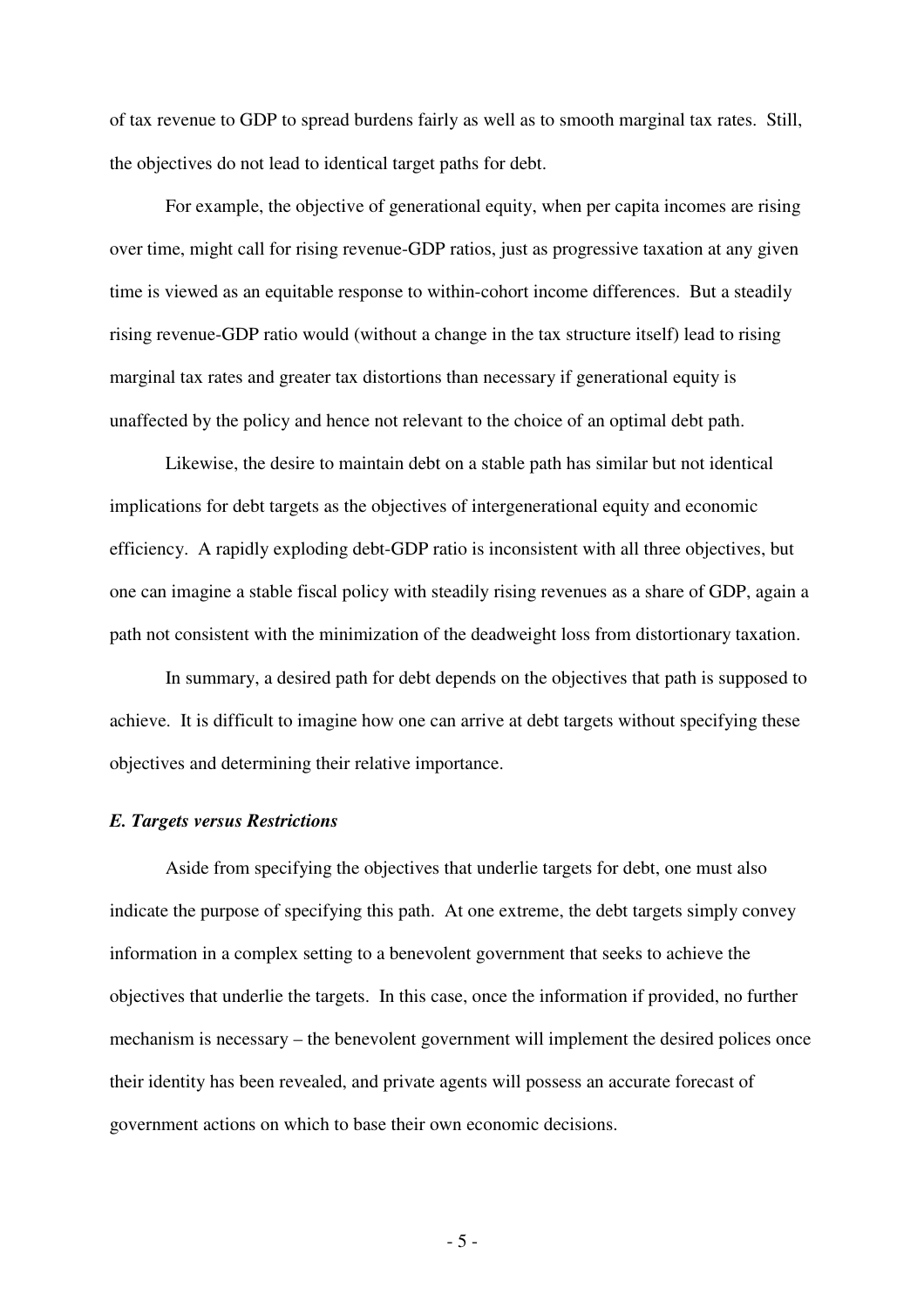A more likely situation, though, is that the government has conflicting objectives that may lead it to seek to deviate from the socially optimal path. There are different reasons why governments might wish to behave in a manner that is fiscally irresponsible when compared to the target. First, if voters are myopic as to the future consequences of current policies, it may be possible to manipulate election outcomes.<sup>1</sup> Second, a government anticipating a potential loss of power may seek to deny resources to future governments by making strategic use of its current ability to commit future resources (Persson and Svensson 1989, Alesina and Tabellini 1990).<sup>2</sup> In the first case, the provision of information may help, to the extent that informed voters may be less likely to be swayed by governments providing unsustainable transfers, tax cuts, etc. But in the second case, excessive deficits have little or nothing to do with imperfect information on the part of voters. Hence, depending on the source of a prodeficit policy bias, it may be that provision of information must be accompanied by some sort of restrictions on fiscal decisions in order for the information to have the desired impact on fiscal policy.

 The distinction between providing information and imposing restrictions has implications for the nature of the fiscal policy targets. Most importantly, it may be desirable to provide less flexibility to governments that might wish to avoid meeting the targets. For example, suppose that it would be optimal for the government to follow a policy that, on average, achieves a deficit equal to a certain specified percentage of GDP, with the deficit-GDP ratio varying with respect to certain economic conditions that may not be fully measurable immediately, such as temporary weakness in the earnings of high-income individuals that leads to a sharp drop in tax revenue. A government seeking to maximize the deficit might take advantage of uncertainty regarding economic conditions by offering a

<sup>&</sup>lt;sup>1</sup> The literature on the determinants of voting (e.g., Fair 1978) suggests that voters base their decisions on very recent economic performance. Politicians may also deviate in attempting to provide signals to voters about their views or abilities (e.g., Rogoff and Sibert 1988).

 $2^{2}$  Auerbach (2006a) discusses the design of budget restrictions in such a model.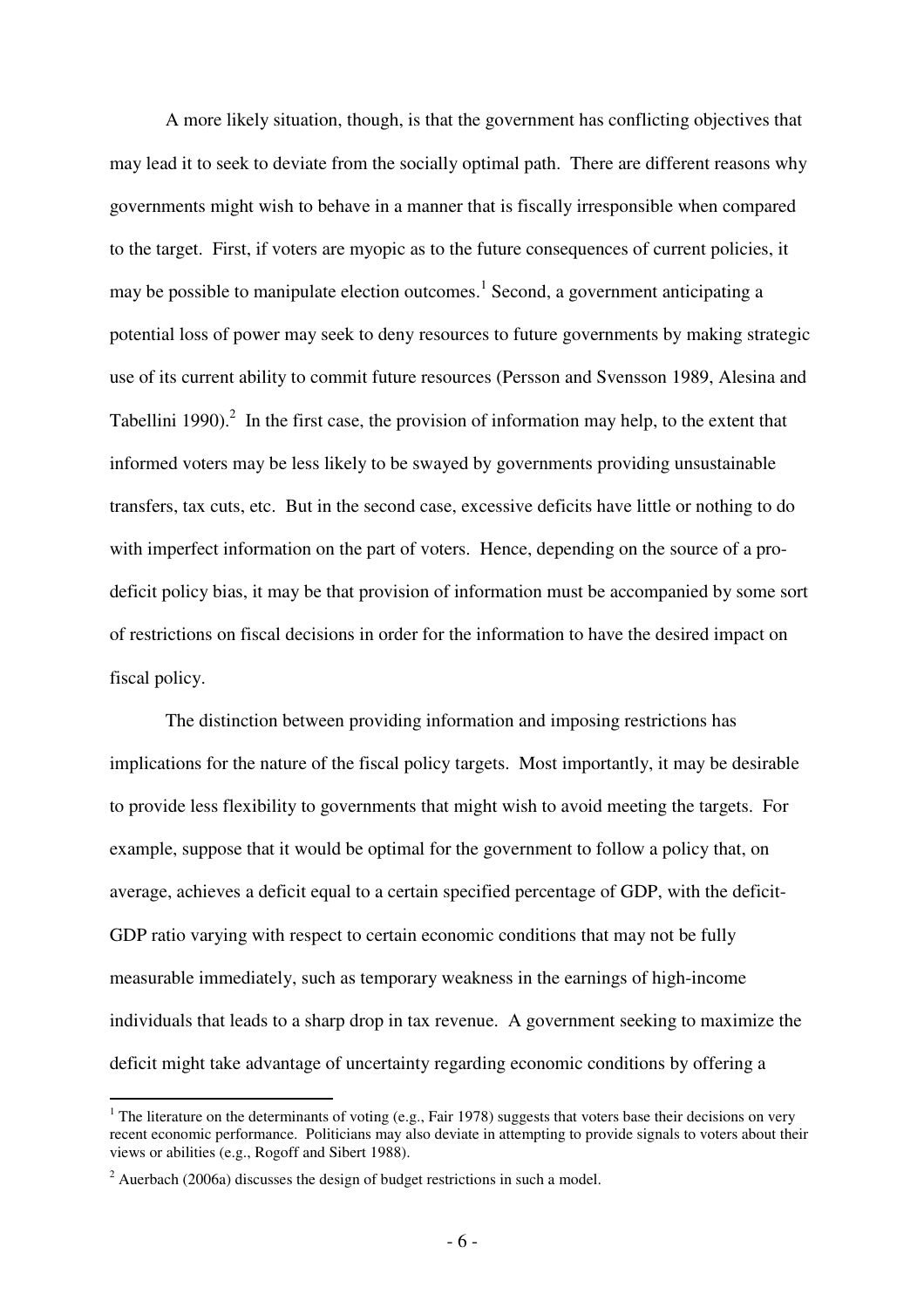biased prediction with regard to the prevailing state of nature. Thus, a simple rule requiring a particular deficit-GDP ratio, while removing desirable flexibility from the government, might also eliminate a pro-deficit bias. $3<sup>3</sup>$ 

 As another example, suppose that it is deemed desirable to reduce the debt-GDP ratio by a certain amount over a ten-year period, with the exact path to depend on the strength of the economy. A government claiming it seeks to avoid fiscal contraction might simply announce a plan to accomplish the entire adjustment near the end of the ten-year period, so a specified path of adjustment might be preferred, even though this would reduce the government's capacity to adjust to variations in economic circumstances over the period. In short, if the government has superior information regarding the economic state of nature, then we would like to allow it to use this information if its incentives align with social objectives, but not necessarily if objectives diverge. The same conclusion applies even if the government simply can claim to have superior information, i.e., it can argue in a manner that is difficult to refute that its policies are consistent with the stated target.

 Of course, if the problem with flexibility is due to the government's being able to take advantage of actual, or claimed, superior information, an alternative to reducing its flexibility is to establish an independent entity that is privy to the same information but has no incentive to have fiscal policies deviate from the target. This, presumably, is a central purpose of an independent fiscal policy council, particularly if the council has no separate decision-making role. In order to make this mechanism of independent fiscal evaluation work effectively, though, some sort of penalty structure may be required as well, assuming that simply announcing that the government has missed its target does not impose enough of a penalty on its own.

 $3$  An alternative here might be to allow flexibility but to impose an average target for the deficit-GDP ratio that is smaller than optimal to correct for the anticipated bias in policy.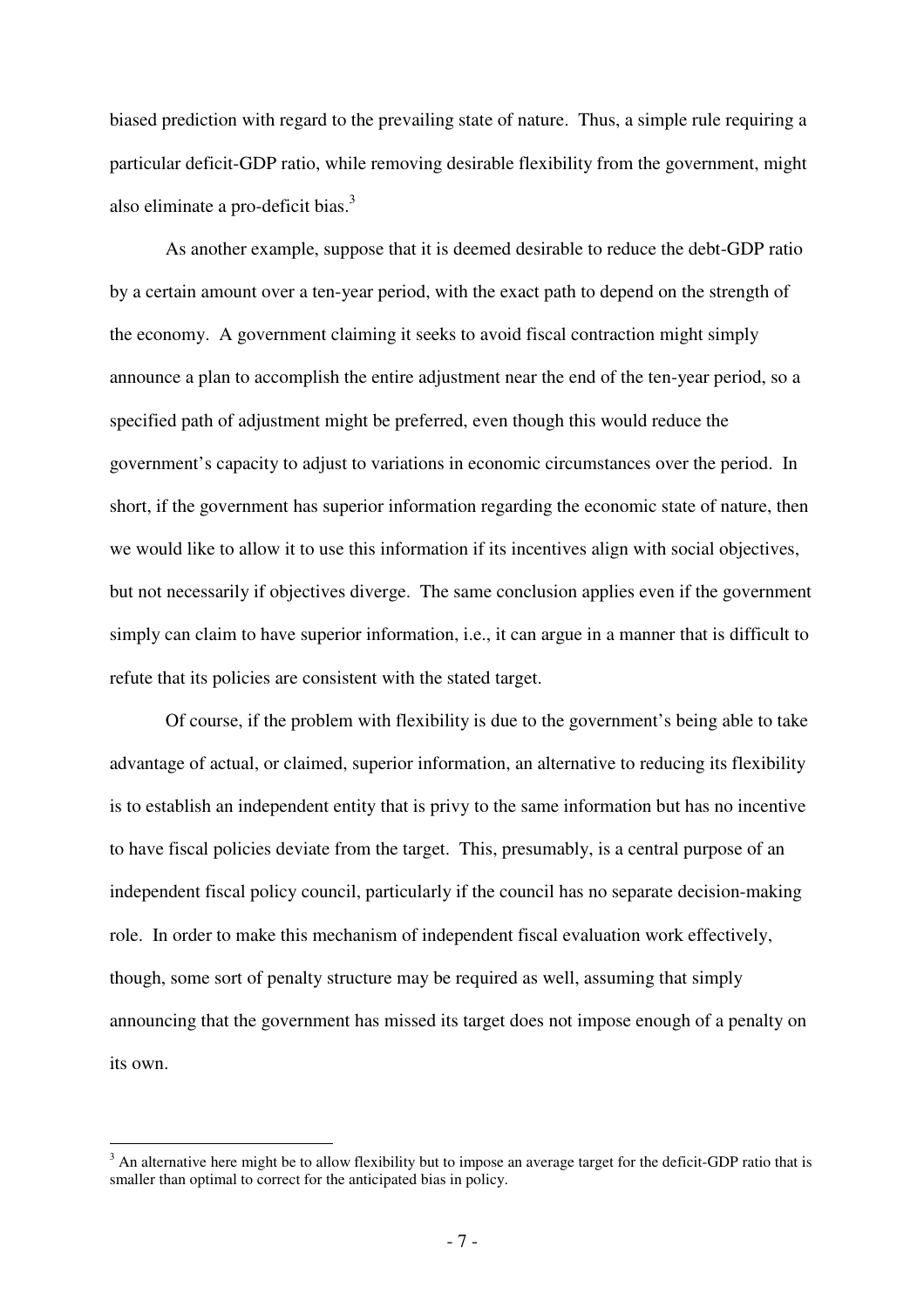## *F. Long-Term Fiscal Objectives: Summary*

 There are at least three distinct objectives that underlie the determination of long-term fiscal policy targets: intergenerational equity, economic efficiency, and fiscal sustainability. Though these objectives tend to push policy in the same direction, they are distinct and can give rise to conflicts regarding optimal policies. Given the conflicts, it is relevant how important each of these objectives is, with relative importance depending not just on social attitudes (such as the strength of aversion to intergenerational inequality) but also on economic behavior (e.g., the strength of the bequest motive or the responsiveness of economic activity to high marginal tax rates).

 If governments have incentives not to adhere to fiscal policy targets, then restrictions on fiscal policy actions may be desirable, even though such restrictions reduce the scope for varying policy in response to changes in economic conditions. An independent entity such as fiscal policy council can serve as an alternative mechanism for ensuring compliance, although a certification of non-compliance, alone, may not impose a sufficient penalty.

# **3. The Inadequacy of Simple Deficit Targets and Budget Rules<sup>4</sup>**

 The current level of the national debt measures the existing obligations that must be met through future taxes in excess of future spending. The current budget deficit provides a measure of where national debt is going. But neither the debt nor the deficit is an adequate or unambiguous measure of the current state of fiscal policy, in terms of the objectives discussed above, and hence neither is an ideal tool to use in establishing fiscal policy targets.

#### *A. Government Assets*

 $\overline{a}$ 

 Governments accumulate assets as well as liabilities, and it has been argued for a long time (see, e.g., Eisner and Pieper 1984) that a measure of a government's debt or deficit that

<sup>&</sup>lt;sup>4</sup> Some of this analysis relies on the discussion in Auerbach and Kotlikoff (1987), chapter 4 and Auerbach, Gokhale and Kotlikoff (1992).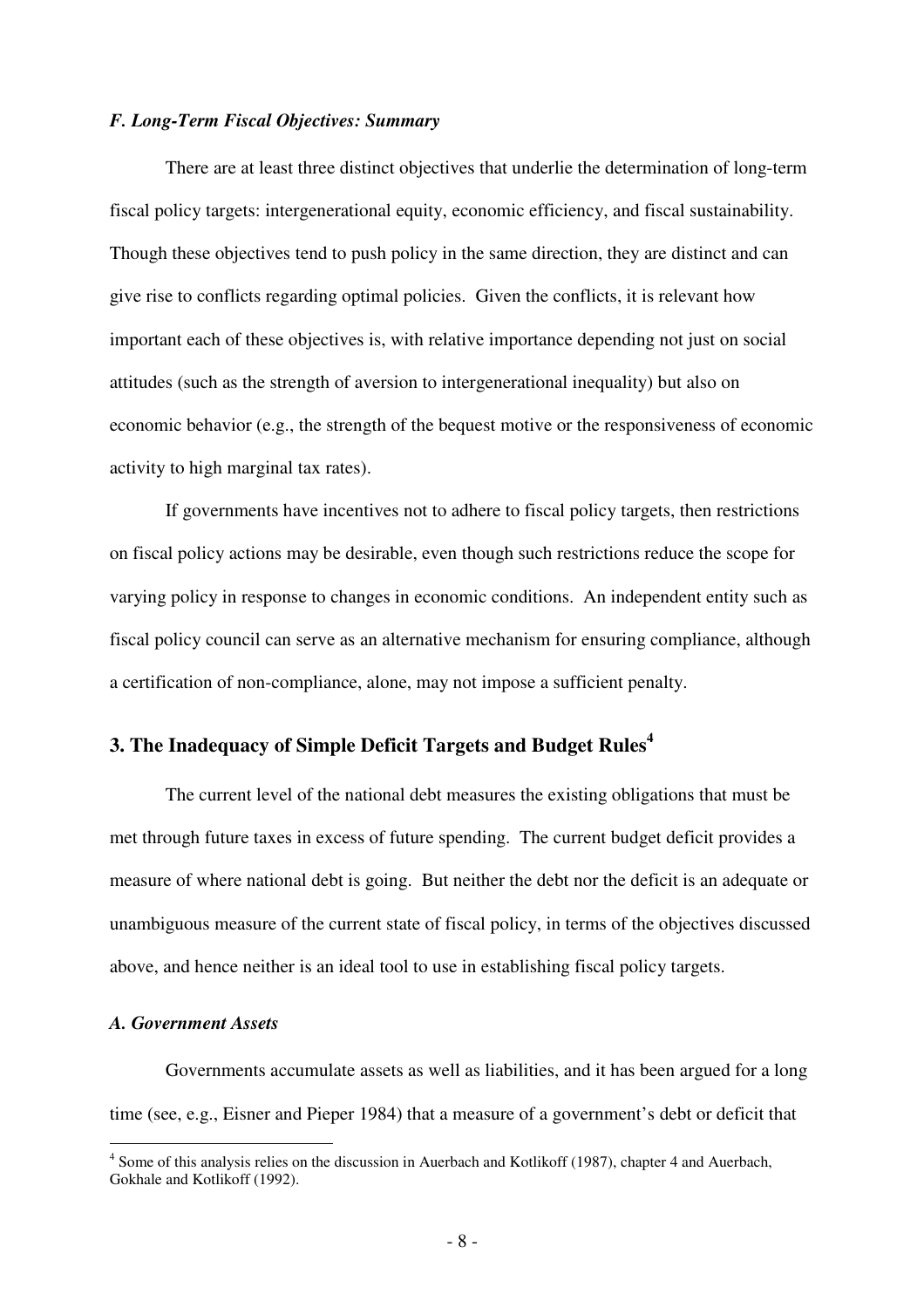does not net out assets and asset accumulations provides an incomplete and biased measure of the government's fiscal policy position. Indeed, there are fiscal policy rules, for example for most state governments in the United States (see, e.g., Poterba 1994, Bohn and Inman 1996), that reflect this position, restricting or entirely prohibiting deficits for current spending but allowing deficits for capital spending. The logic of subtracting assets from debt and focusing on net assets is straightforward: just as debt is a burden on future generations, assets are a benefit.

 But there are at least two considerations that attenuate this symmetry. First, even if the assets are owned directly by the government, they may not provide a revenue stream to the government to offset the cost of servicing liabilities. For example, borrowing funds to build a public park may have offsetting effects on future generations, but unless there is an admission charge assessed by the park, tax revenues and, presumably, tax rates will still need to rise to service the debt. Thus, assets might be properly netted against debt in constructing a measure used to assess intergenerational equity, but this might be the wrong approach for considering whether efficient tax smoothing is being achieved. Second, when does an expenditure item qualify to be treated as an asset acquisition rather than a current expenditure? Much of what the government spends money on, for health, education, etc., is intended to benefit individuals beyond the current year. To the extent that such expenditures convey no future tax revenue, one may wish to exclude these expenditures when computing assets, at least when thinking about tax smoothing.

 Note, though, that even if an expenditure generates no government revenue directly (through admission charges, road tolls, sales by government enterprises, etc.), it may do so indirectly. For example, an expenditure on education (or health) may increase the earnings capacity of workers who, as a consequence, pay higher taxes in the future. The expenditure

- 9 -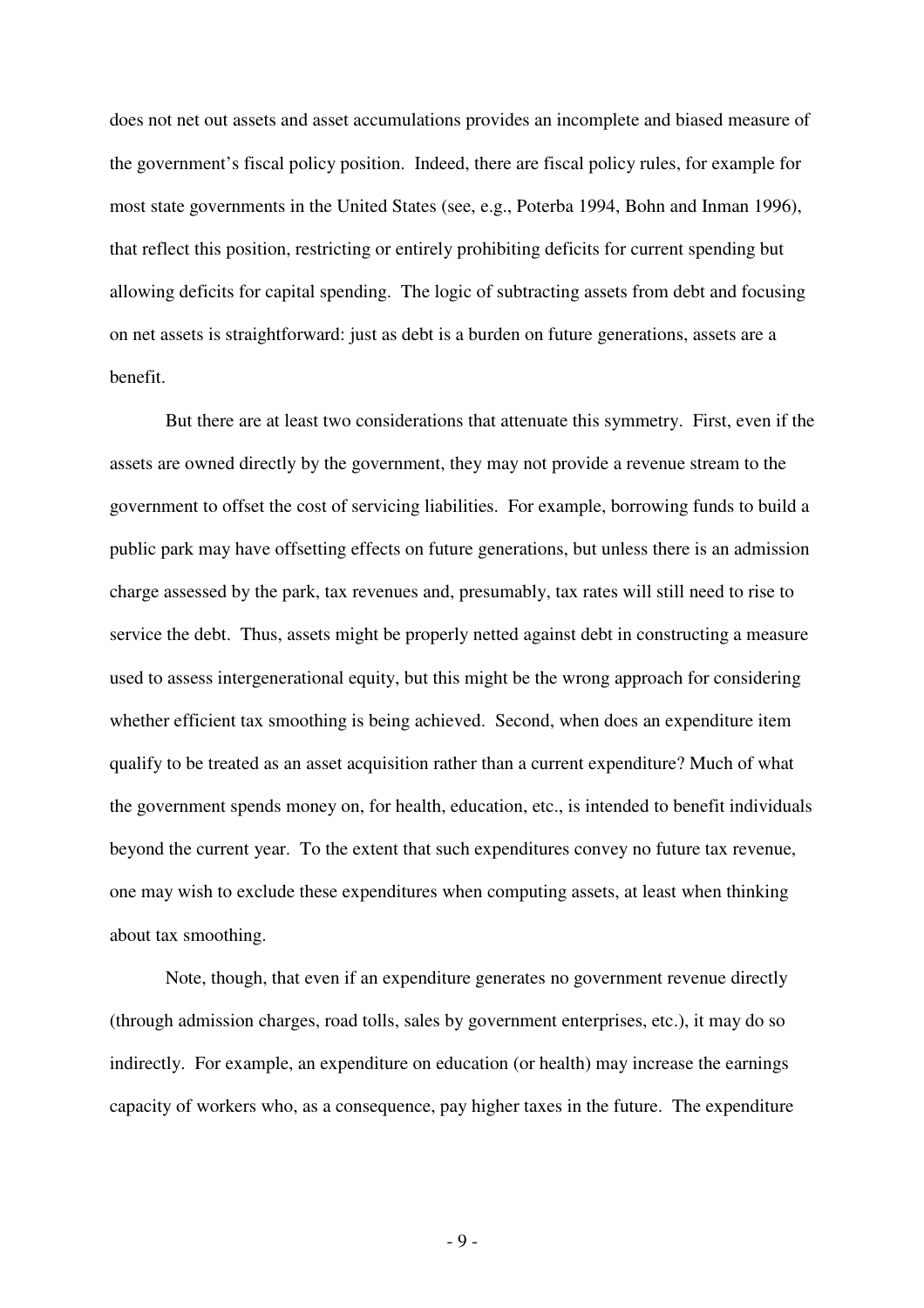may therefore represent an asset to the government even if the scope is limited to assets that generate revenue.

 This example provides an illustration of what has been referred to as "dynamic scoring" in the debate about measuring the fiscal effects of taxes and spending (see Auerbach 2005, Altshuler *et al.* 2005), although the more common application has been in considering the net impact on tax revenue of provisions that raise or lower taxes. For example, reductions in marginal tax rates may spur economic activity and allow the government to recoup some of the revenue lost as a consequence of the initial tax cut. If a component of government spending is treated as an asset because it generates revenue in this indirect manner, then the indirect revenue effects of tax provisions need to be counted as well in order to make the calculation consistent.

 In summary, although accounting for government assets makes sense, doing so is more difficult than accounting for explicit government liabilities, because there is no precise method of distinguishing assets from current expenditures and because assets, however defined, vary in the extent to which they provide revenues that can be used to offset the interest payments on the national debt. Counting the tax revenues that result indirectly from expenditures may make sense, but only to the extent that the same treatment is given to tax revenues that result indirectly as a consequence of changes in tax policy.

## *B. Implicit Liabilities*

 The government liabilities that enter into the calculation of government debt are explicit liabilities of the government. We think of these debts as requiring future revenues because we assume that the government will not default. Using this criterion, though, there are many other government liabilities as well. Essentially all developed economies have unfunded public pension schemes, meaning that future revenues will be needed to cover the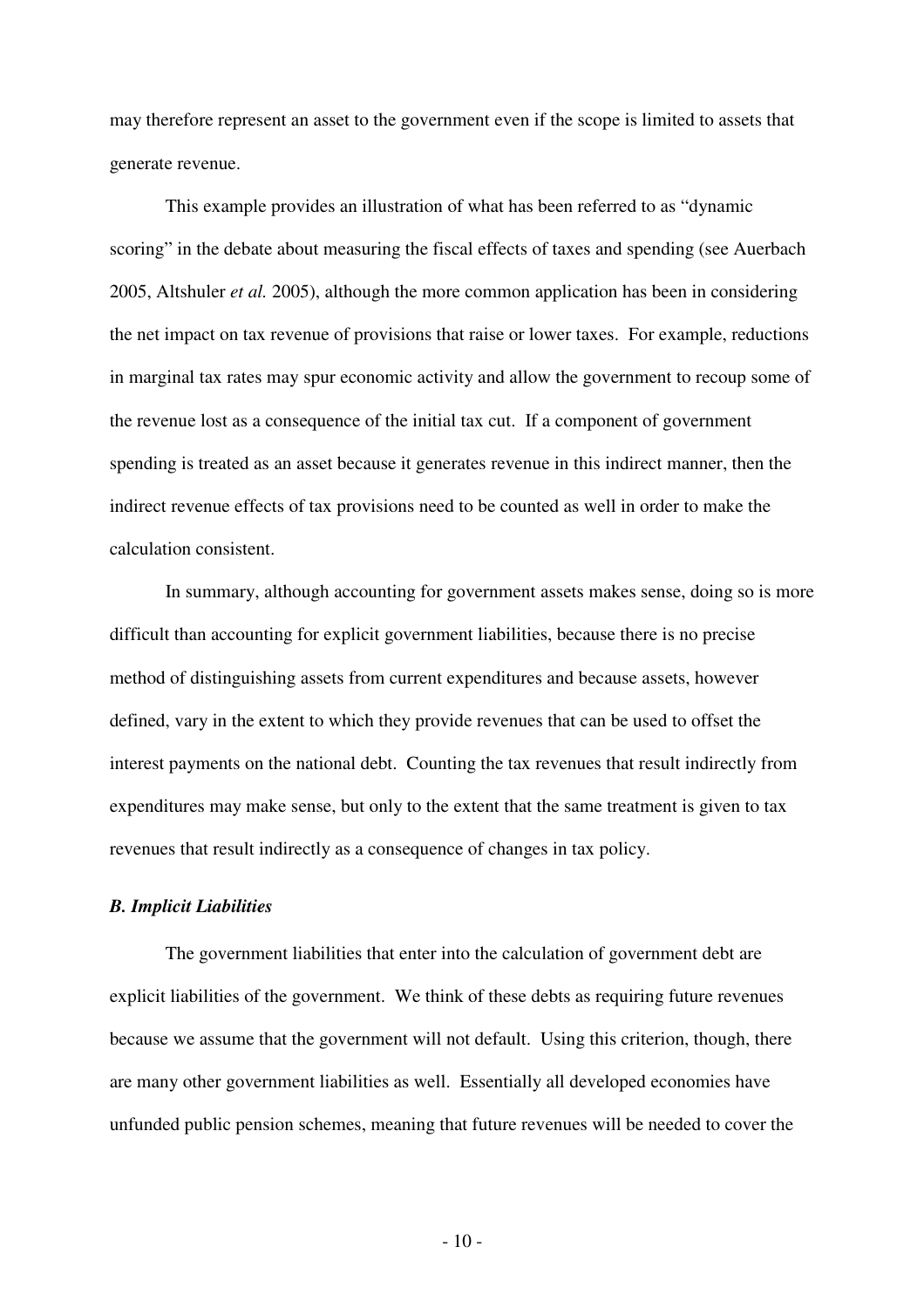benefits that have already been promised to existing workers and beneficiaries. Likewise, given public provision, the need to pay for health care represents a large government liability.

 Some might argue against treating such future expenditures as current liabilities, on the ground that they do not represent legal claims in the same way that explicit government debt does. But it is an essentially empirical question whether the government is likely to meet its future liabilities, and if so to what extent. Indeed, the explicit liabilities of countries at risk of default often trade at a considerable discount while some public pension commitments have proved difficult to adjust, so the idea that we should count explicit liabilities fully and ignore other commitments entirely seems at odds with reality.

 It is important to clarify that it is not the expenditures themselves, but the way in which they are financed, that leads to the existence of implicit liabilities. Consider, for example, a health care system that promises health care benefits to the elderly. If the elderly are assessed user fees for these benefits, there is no reason to treat these future expenditures as a current liability – there is no obligation to raise future taxes to cover them. If, on the other hand, the expenditures are financed, say, through payroll taxes, then key elements of national debt are present: the need for distortionary tax finance, coupled with a shift in the burden to future generations. In this case, the only remaining question is the extent to which the government has a commitment to make the future expenditures.

 This logic largely applies even to systems that are self-financing, such as true pay-asyou-go public pension schemes under which taxes or benefits are by law adjusted annually to maintain cash-flow balance.<sup>5</sup> Such systems still incorporate a liability to older generations that must be financed by distortionary taxes on younger generations. The only aspect of

<sup>&</sup>lt;sup>5</sup> While many pension schemes are characterized as being of the "pay-as-you-go" type because taxes pay for current benefits, the reference here is to a system in which taxes and benefits are also equal. Such a system is currently in place in Germany, whereas Sweden's system of Notional Defined Contribution accounts incorporates a balancing mechanism to implement adjustments over time should revenues and expenditures begin to diverge. See Auerbach and Lee (2006) for further discussion.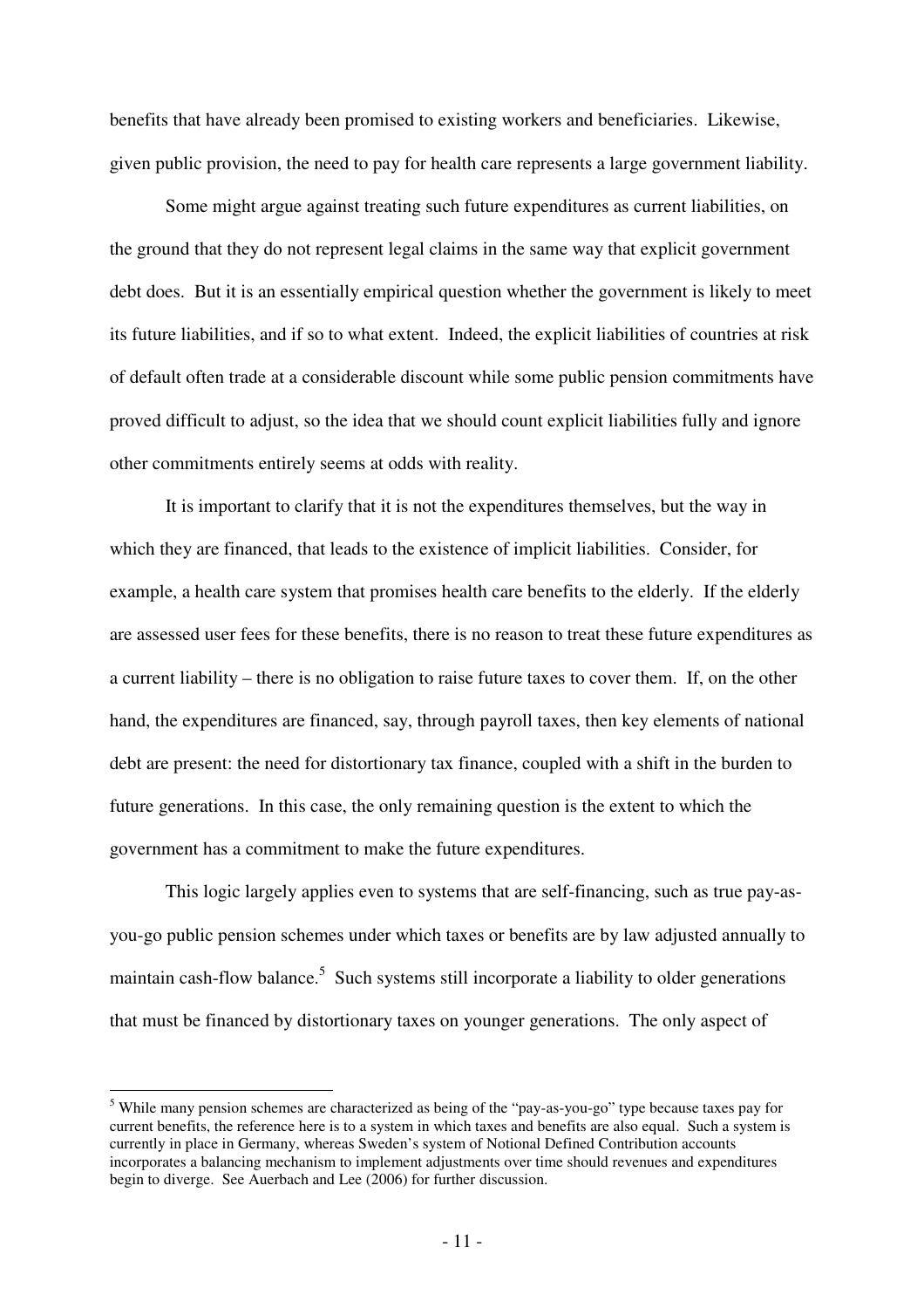national debt apparently missing is the prospect of being on an unsustainable fiscal path, given that taxes and/or benefits are continually adjusted to ensure sustainability.

 But similar provisions can be introduced even to deal with explicit national debt, requiring automatic cuts in spending or increases in taxes should the debt or deficit exceed some acceptable level.<sup>6</sup> Having such provisions in place does not make the debt itself disappear. Also, having in place an automatic provision to adjust revenues or benefits does not guarantee that such adjustments will be feasible. A public pension system with an increasing dependency ratio could, in principle, get to a point where the maximum revenues achievable, given labor supply responses to increasing payroll taxes, fell short of the benefits to be financed, or where such high taxes were politically impossible to sustain.

 In summary, the government has many implicit liabilities that have some or all of the important characteristics of explicit debt liabilities: commitment, intergenerational transfer, the need for distortionary tax finance, and the possibility of being unsustainable. A key difference between explicit and implicit debt, though, is the heavy dependence of the latter on demographics.

 Whereas explicit liabilities have a specified value, implicit liabilities are created by government programs that typically specify levels of benefits and taxes rather than of liabilities. As dependency ratios change over time due to changes in labor force participation, fertility, mortality and morbidity, implicit liabilities change as well. Measuring the value of implicit liabilities, therefore, requires making predictions of the future values of these variables. While these predictions are subject to considerable uncertainty, the range of possible outcomes can still be combined to produce a single liability estimate. A related question is over how many generations the implicit liabilities should be computed, in

<sup>&</sup>lt;sup>6</sup> Such a system was in place in the United States in the late 1980s under the Gramm-Rudman-Hollings legislation, which called for a process of "sequestration" under with automatic budget cuts would occur if a year's deficit target were missed.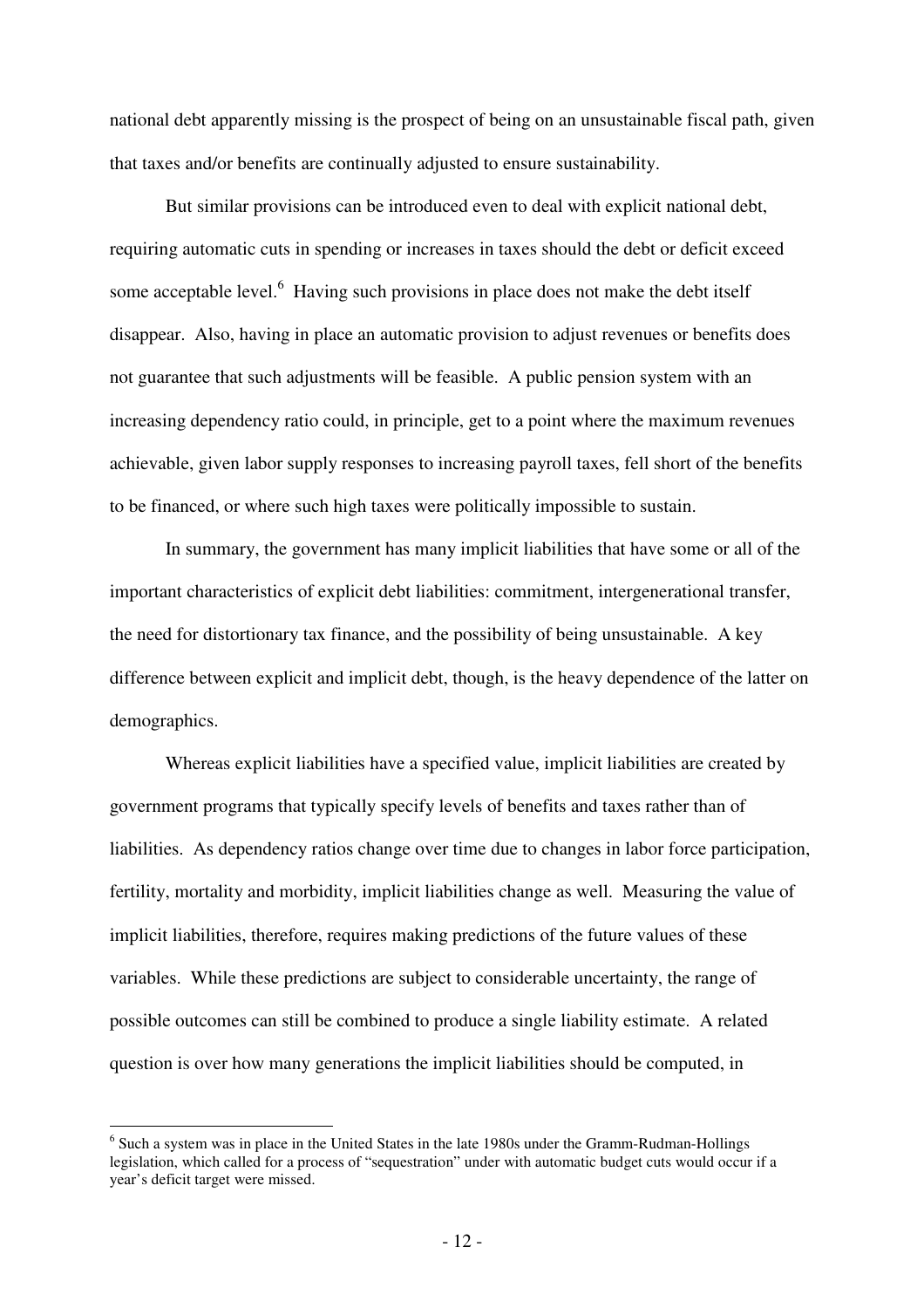particular whether to include liabilities to all generations (so-called "open-group" liabilities) or liabilities just to existing generations, or to existing generations above a certain age (socalled "closed-group" liabilities). If a measure of the liability being passed on to future generations is the objective, then the closed-group liability may be the most natural to use. But the open-group measure may be of use as well, particularly concerning the question of sustainability.

## *C. Tax Structure*

 In constructing a measure of the budget deficit, we subtract revenues from expenditures. But not all revenues have the same impact on economic efficiency or the same generational burden. Just as one may identify implicit liabilities in spending programs that have the same attributes as explicit national debt, there are differences among tax systems that amount to the establishment of implicit assets and liabilities. Ignoring these differences makes no more sense than ignoring explicit government liabilities.

 Consider, for example, the difference between payroll taxes and consumption taxes, such as the value added tax  $(VAT)$ .<sup>7</sup> From the perspective of any given taxpayer, the consumption tax differs from the payroll tax in two important respects. First, it is collected later in life. Second, it has a broader base, from a lifetime perspective, because it falls not only on consumption financed by employment earnings, but also on consumption financed by previous accumulations of wealth. Thus, at any given time, if one looks forward, the taxes that will be collected from any individual will differ under the two tax bases. Consumption taxes will be higher than payroll taxes, for two reasons. First, taxes associated with consumption financed by wages will be collected when the consumption occurs, rather than when the wages were earned. Second, taxes will also be collected when consumption financed by prior asset accumulation occurs. Thus, if we use the payroll tax as a benchmark,

 7 This discussion follows that in Auerbach (2006b).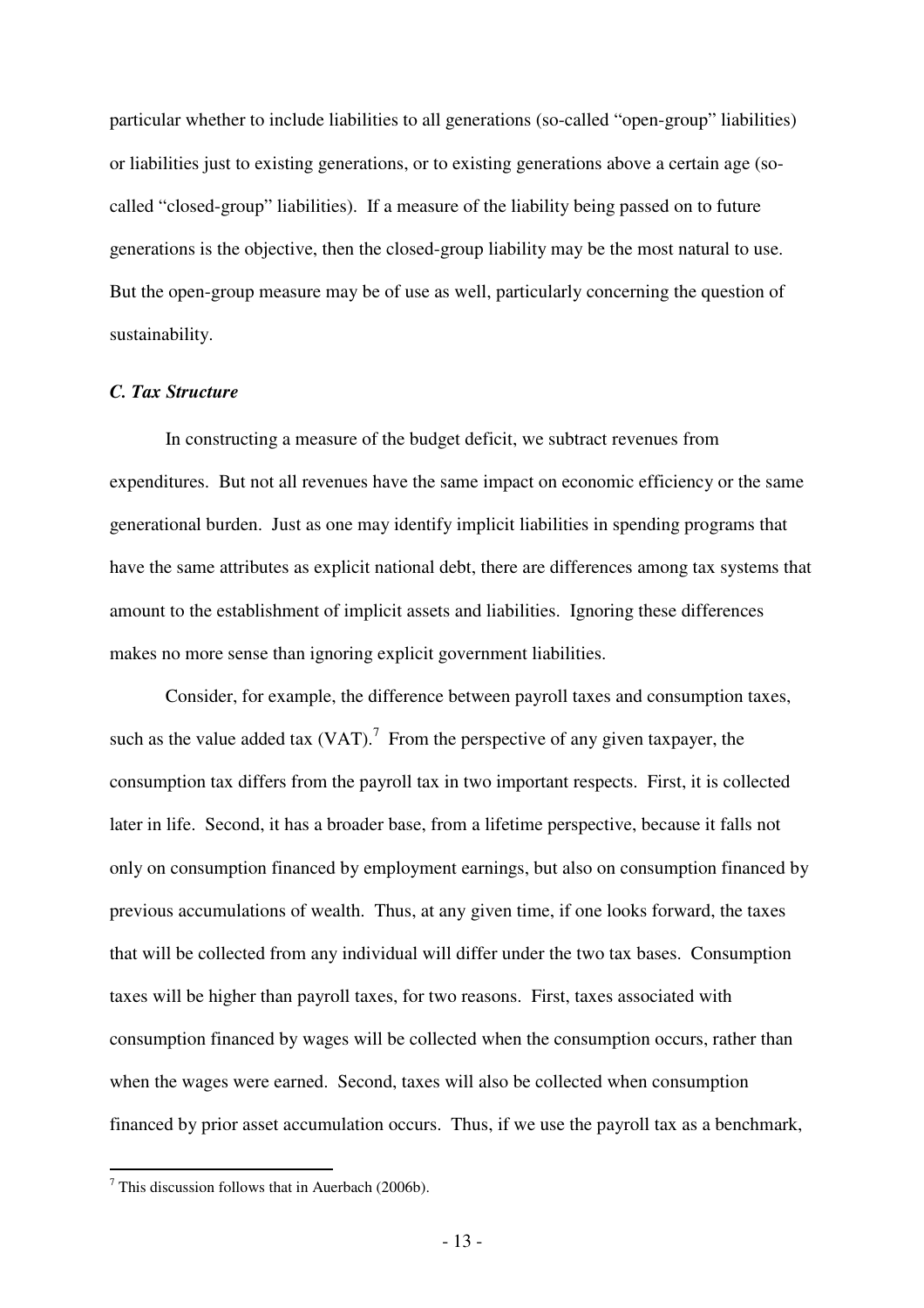the consumption tax incorporates an implicit government asset in the form of a right to receive future tax payments.

 To make this analysis concrete, consider the important case of the taxation of private pensions. Typically, when funds are set aside for private pensions, the contributions to pension funds are deducted from wage compensation, so that they are not subject to current taxes on wage income. After these funds accumulate and are paid out to retired workers, they may be taxed. This treatment of deferring taxes on pensions amounts to converting labor income taxes into consumption taxes, in that withdrawals from pension funds by retirees are for the purpose of consumption.

 Even if this effective conversion of labor income taxes into consumption taxes has no impact on the present value of taxes collected, it does defer their collection. Thus, we might say that the government has a claim on a portion of pension fund accruals, as it expects to receive a portion of such accruals once they are distributed. This makes sense because, relative to a system under which the initial pension contributions rather than the distributions were taxed, there is no difference in the generational burden of taxation, and no difference in the economic distortions associated with taxation. Indeed, if we placed a market value on the pension fund from the beneficiary's perspective, the fund would carry a discount equal to the present value of the deferred taxes, the government's deferred-tax asset.

 Just as with implicit liabilities, the size of deferred tax assets depends on demographic factors. For example, a country with an aging population and a maturing public pension scheme might have a rapidly accumulating claim to taxes on pension fund withdrawals. Indeed, some analyses of budget sustainability have pointed to this dependence on demography in arguing that such deferred tax assets may help to offset the rising implicit liabilities of old-age transfer programs.<sup>8</sup>

<sup>&</sup>lt;sup>8</sup> See Auerbach, Gale and Orszag (2004), who argued that, at least for the United States, the value of deferred-tax assets falls far short of the value of implicit liabilities.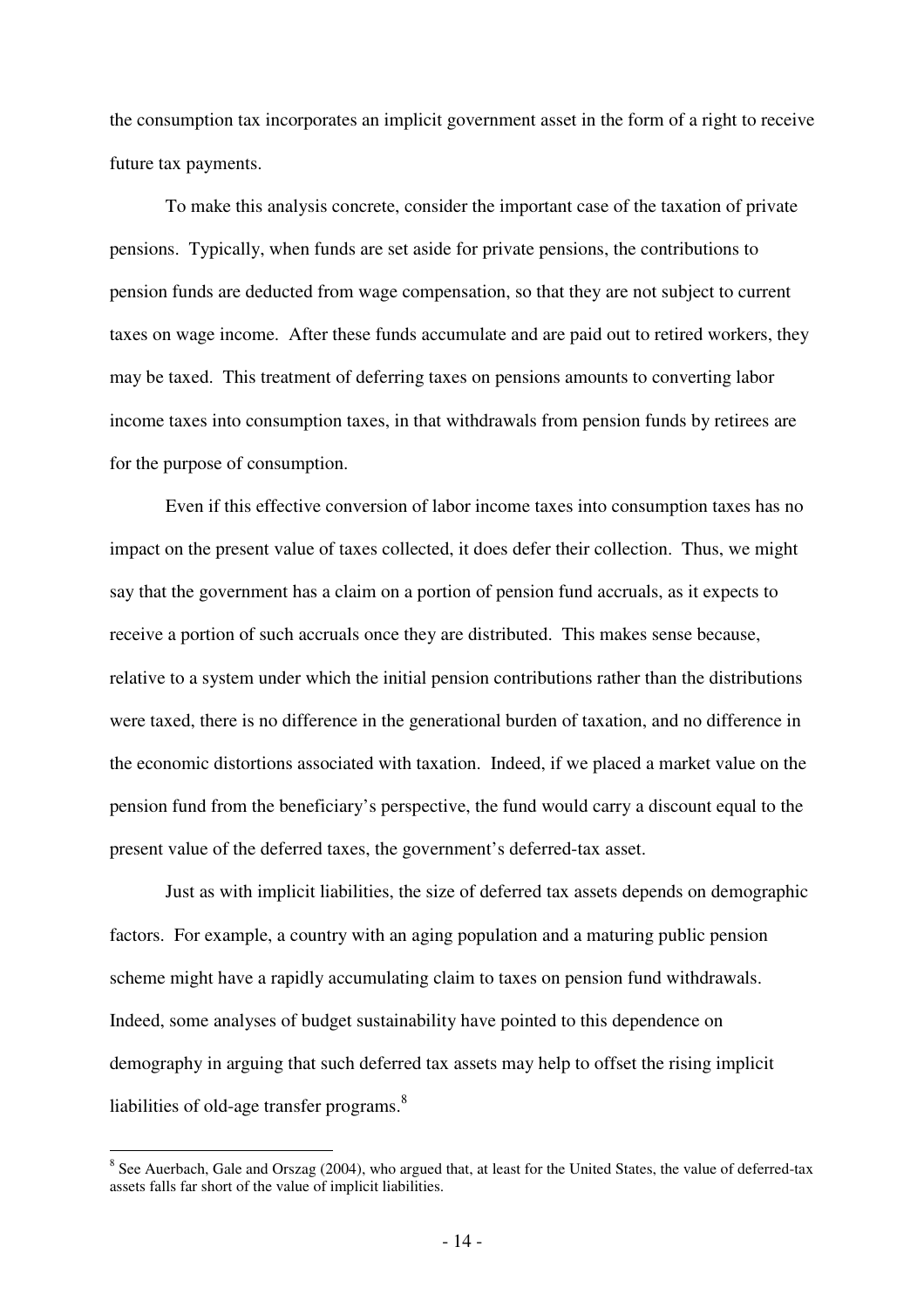While the example of deferred taxes on pension saving is particularly straightforward, the analysis generalizes to the tax system as a whole. Once we have established a baseline tax structure, we can identify deviations from that tax structure that give rise to deferred tax assets and calculate what these assets are. Using a payroll tax as a benchmark, for example, we would include the deferred taxes on saving, as just described, and add the taxes on consumption from previously accumulated wealth. Similarly, business level taxes that hit the returns to existing assets more heavily than returns to new assets effectively impose deferred tax liabilities on existing assets that will be capitalized into existing asset values and can be quite large under existing tax systems.<sup>9</sup>

 As with implicit liabilities, deferred tax assets share key properties with explicit government liabilities, although in the case of deferred tax assets the effects are in the opposite direction. First, deferred tax assets represent a generational transfer: the taxes due from future pension recipients reduce that need for contemporaneous collections from other future taxpayers. Second, in reducing the need for tax collections, deferred tax assets reduce the need for further tax distortions. Third, the existence of deferred tax assets makes fiscal policy more sustainable. And, as in the case of implicit liabilities, the existence of deferred tax assets depends on the strength of government commitments, in this case to maintain the expected tax structure. By analogy to the case of implicit liabilities, though, we can take account of the range of possible future tax rates in computing the current value of deferred tax assets.

 The calculation of deferred tax assets must start, though, from the specification of a baseline tax structure. Relative to a payroll tax, a consumption tax incorporates deferred tax assets, as does the partial consumption tax treatment introduced by the deferral of taxes on private pension accruals. However, if one chose a consumption tax as the benchmark tax

 $9^9$  See, for example, the calculations in Auerbach (1983, 1996) for the U.S. corporate tax.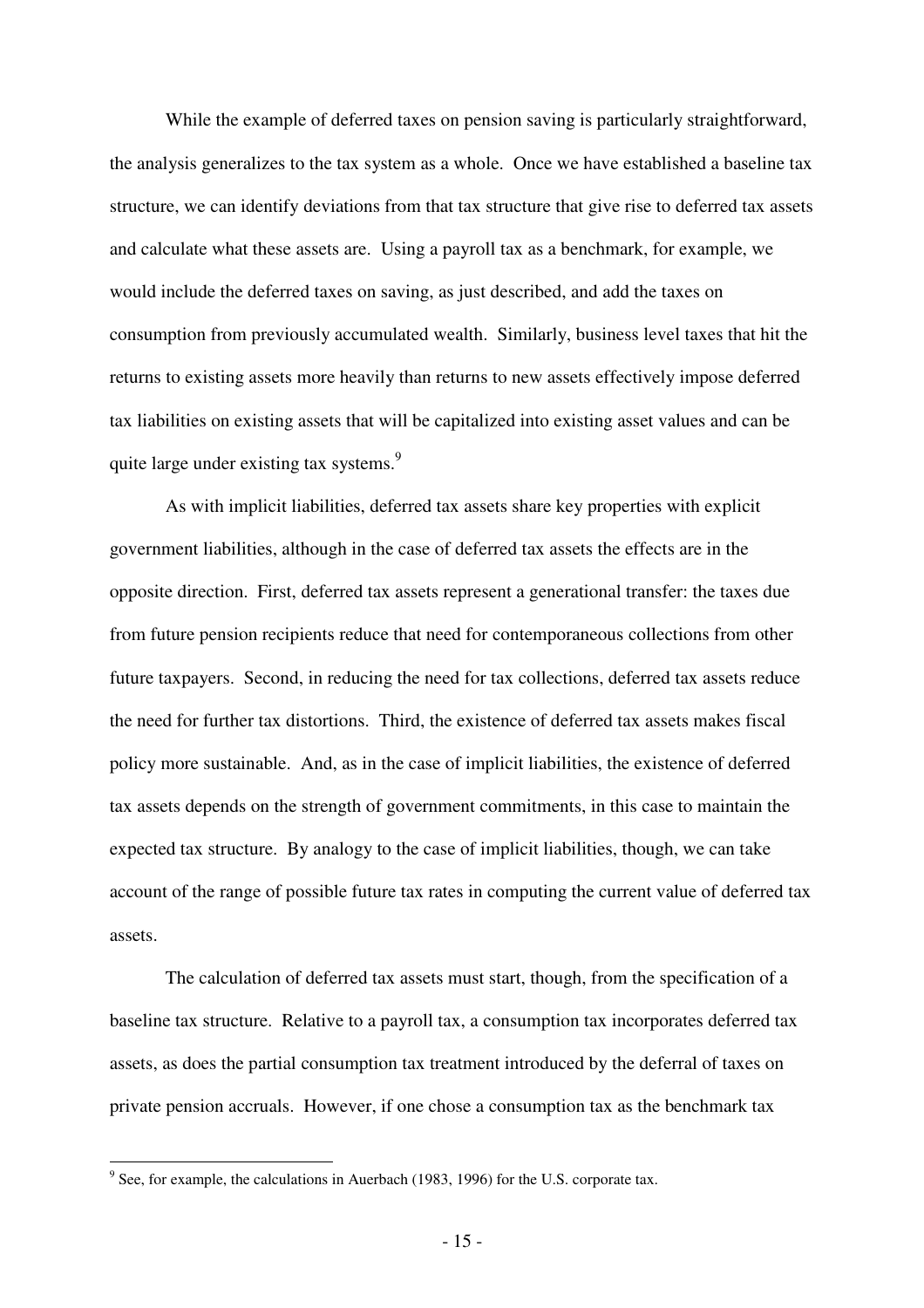system, then a consumption tax would incorporate no additional deferred tax assets, and a payroll tax would instead involve deferred tax liabilities – the prepayment to the government of taxes on future consumption, with the government liabilities coming due when consumption occurs in the future without any additional taxes being paid.

 The same need for a benchmark can be seen in the case of implicit liabilities. If we take the existence of a public pension system of a given size as part of the "standard" taxtransfer system, then only increases or decreases in commitments will give rise to implicit liabilities (or implicit assets, in the case of a reduction in commitments). In both cases, deferred tax assets and implicit liabilities, there may be a natural or useful benchmark from which to start (for example, one in which fiscal policy involves no intergenerational transfers, with taxes and spending aligned), but the benchmark must be specified before the asset and liability adjustments can be made.

### *D. Changes in the Desired Path of Deficits*

 Leaving aside the difficulty of measuring assets and liabilities, there are a number of reasons why the desired path of debt and deficits may change over time. One, already mentioned, is the need for short-term stabilization policy. Due to the automatic stabilizers built into the tax and expenditure system, the deficit will react to the state of the economy, even with no explicit change in policy. Offsetting these changes would amount to procyclical fiscal policy that could exacerbate economic cycles.

 But even a passive response may be viewed as inadequate, to the extent that the government believes it can adjust taxes and spending quickly enough to lessen economic fluctuations through variations in fiscal stimulus. If active fiscal policies are seen as desirable, then a deficit target will need to reflect this, being sensitive enough to the cycle not simply to permit automatic stabilizers to work, but also to make room for new policy actions. As discussed above, though, providing this flexibility may be difficult when there is imperfect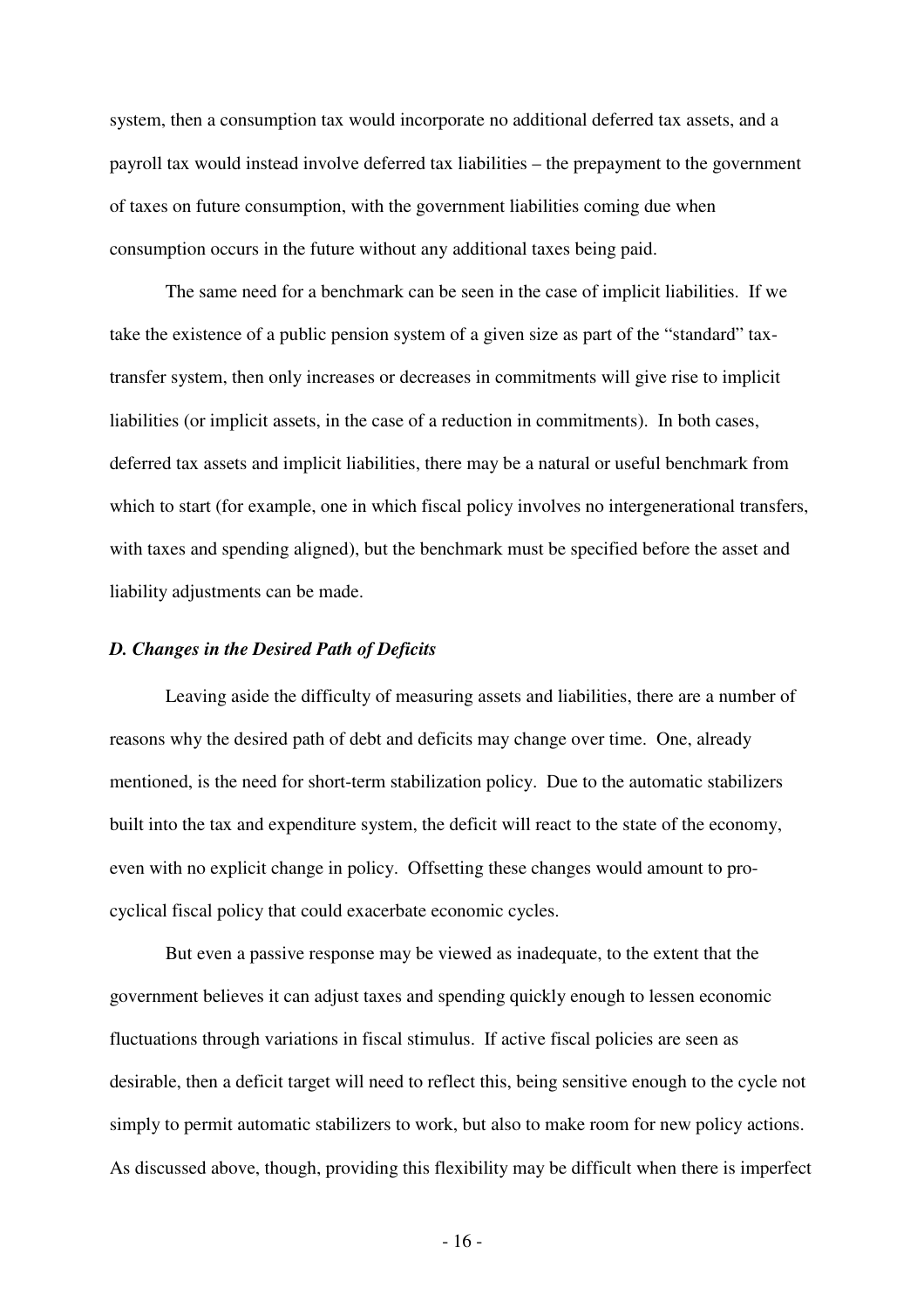information about the state of the economy, particularly if a government's incentives push in the direction of increased deficits.

 It is a standard and uncontroversial argument, of course, that debt should be allowed to accumulate during times of war or when other conditions exist that cause the need for resources to be temporarily high. While wars are easily observable, though, it may be more difficult to judge the extent to which other circumstances present an argument for debt accumulation $10$ 

 Formally, the rationale for allowing increased deficits in times of war or other emergencies is that the valuation of spending during these periods is unusually high; thus, higher spending may be justified. From a tax-smoothing smoothing perspective, it is better to let debt accumulate rather than to have tax revenues keep pace with the sudden surge in spending. From a generational equity argument, too, it is easy to justify debt, given that the added spending typically does not diminish the value of providing resources to cohorts present when the added spending occurs. That is, individuals experiencing wars or natural disasters do not have a higher ability to pay than other generations as a consequence of the surge in public spending that accompanies such events. Indeed, a government seeking to smooth the marginal valuation of resources among generations may wish to direct even more resources in the direction of such generations.

While wars and emergencies are obvious occasions to modify debt targets to allow increases in spending, any variations over time in the value of marginal spending should have the same effect. These variations can be due to changes in technology, for example with the increase in automobile usage increasing the value of additional road construction. But an important factor, particularly as one looks ahead, is demographic change. An increase in the

 $10$  During the late 1990s in the United States, the Budget Enforcement Act then in effect placed limits on discretionary spending by the federal government. The law provided an exception for emergency spending. As budget surpluses accumulated, so did political pressure to increase spending, with the result that there was a surge in what was classified as emergency spending, including many expenditures that were of a recurring nature and easily anticipated. See Congressional Budget Office (1998).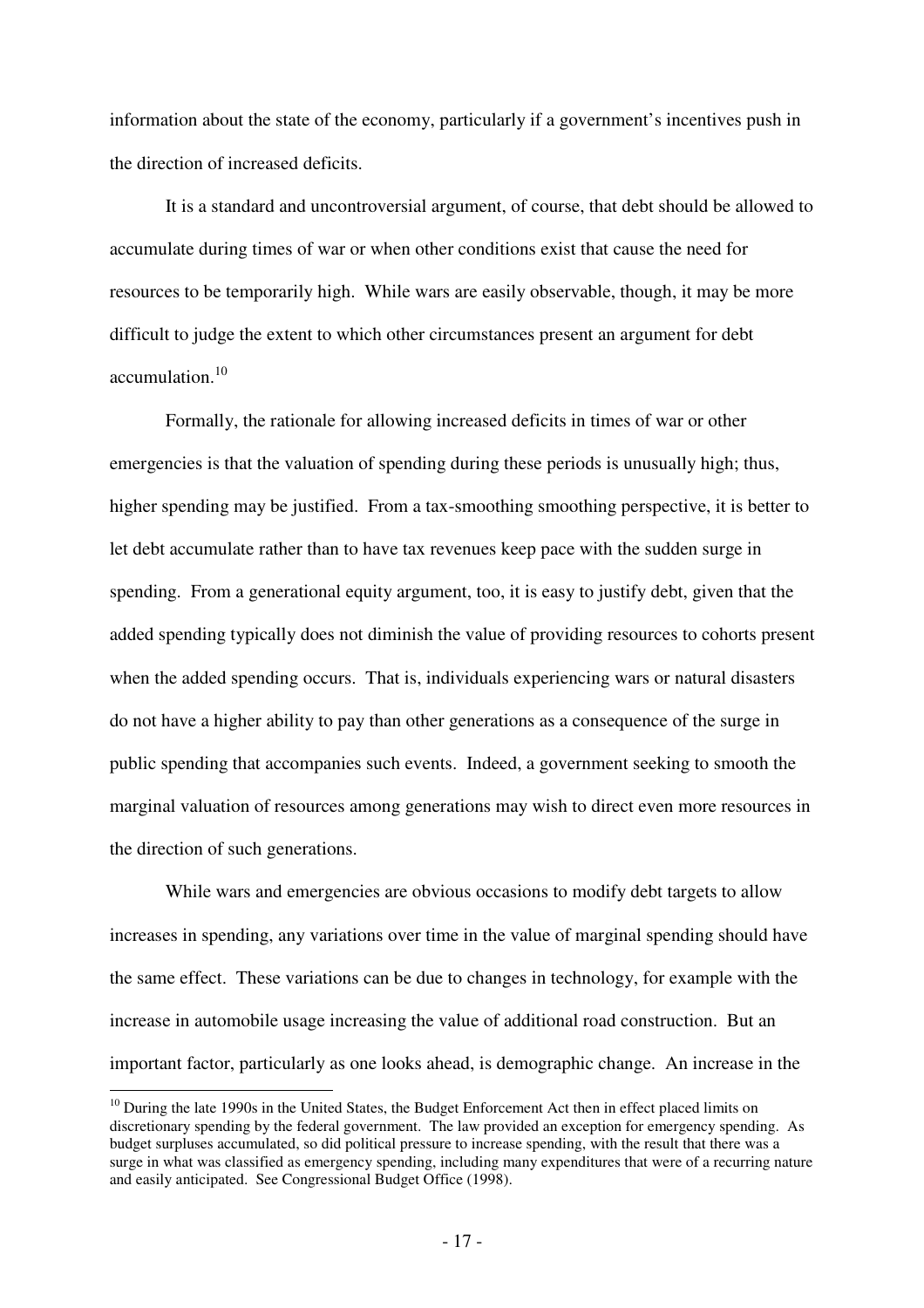population of school-age children increases the social value of additional spending on education, while an increase in the share of the population that is elderly may increase the value of additional spending on medical care. A simple rule, consistent with the fiscal response to emergencies, might be to adjust deficit targets to keep age-related spending constant in per capita terms as the population's age structure changed, thereby keeping the valuation of additional spending constant. But this rule would not be optimal if such changes were of a permanent nature, for there would be no mechanism for offsetting the resulting change in spending over time. For example, an increase in the deficit in response to a permanent increase in the elderly share of the population would simply result in an unsustainable path of accumulating debt.

### *E. Deficits versus Spending*

 A question that often arises in establishing fiscal targets is whether the targets and/or restrictions should apply to deficits or to spending. There seem to be at least two arguments in favor of applying restrictions to spending rather than to deficits, i.e., the difference between spending and revenue.

 The first argument for focusing on spending relates to the notion of an asymmetry between spending and revenue. Whereas an increase in spending represents an exhaustive use of resources by the government, a reduction in taxes that has the same impact on the deficit does not. Thus, so the argument goes, a spending target is needed to ensure that resources used for marginal public spending provide a social value no lower than in private use.

 A second, related argument is that spending is a measure of the size of government, whereas the deficit is not. A deficit of a given size can correspond to high or low levels of spending and tax revenues, so a desire to maintain a small government, perhaps to maintain the strength of individual liberties, cannot be accomplished through deficit control alone.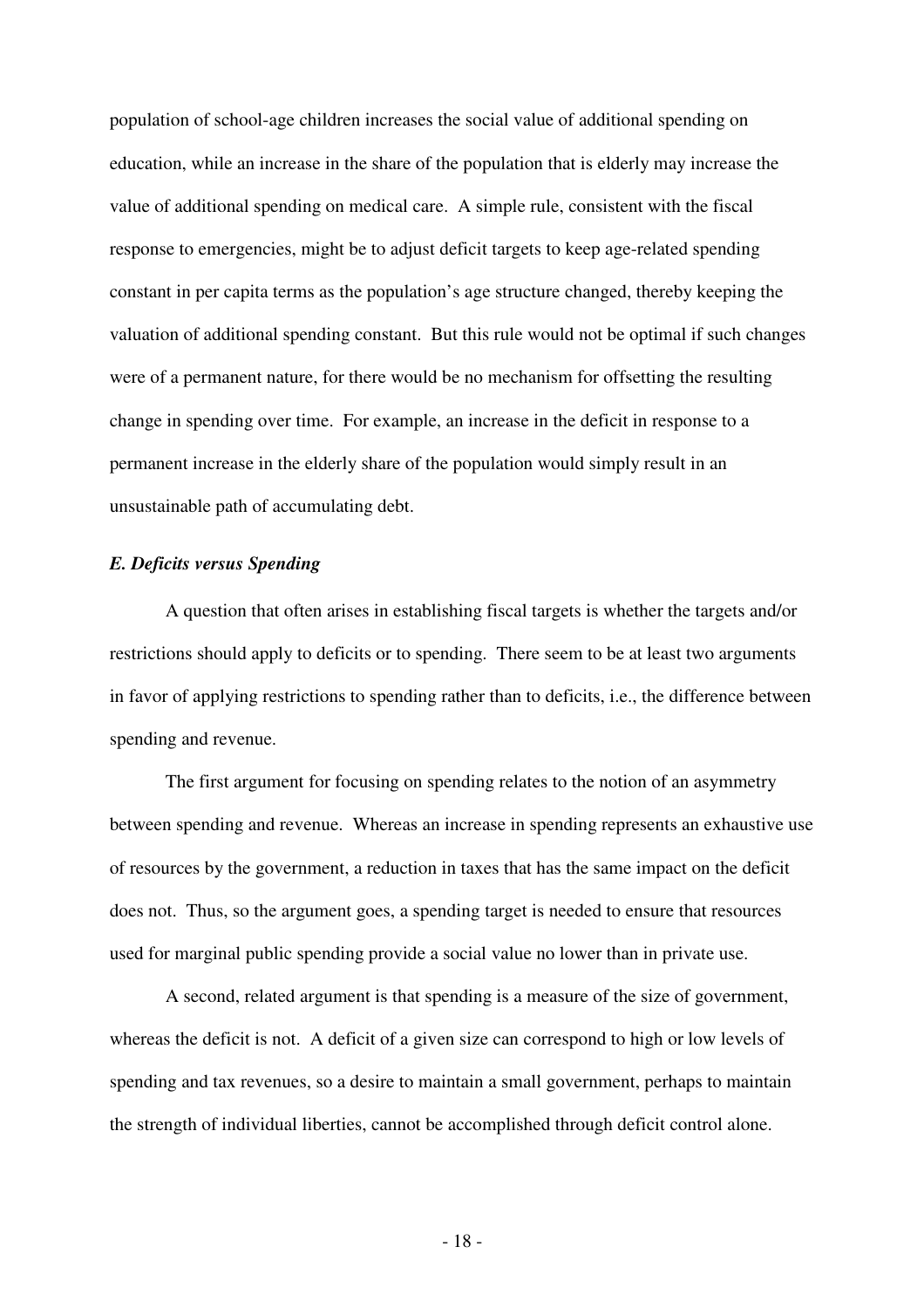While there may be some merit to each of these perspectives, there is also a very serious problem with each, namely, that whether a particular budget item represents an increase in spending or a reduction in taxes may be largely a matter of form rather than of substance. This ambiguity has been recognized at least since the concept of "tax expenditures" was introduced (Surrey, 1974), illustrating how programs to accomplish particular objectives could be organized through the tax system via reductions in the tax base rather than as direct spending programs.

 While this ambiguity is perhaps most evident in the case of transfer payments, which are sometimes netted against taxes and in other cases added to spending, tax policies that encourage home ownership, charitable contributions, and other private activities could also be accomplished through direct government subsidies, and direct spending by government on items such as education could be replaced by private spending encouraged through the provision of tax incentives.

 If government spending is not a well-defined concept, then a mechanism targeting the control of government spending (or, for that matter, the control of government revenues) is poorly conceived. A government that uses the tax system to accomplish its objectives can be just as intrusive as one using direct spending, and the use of the funds may be identical. However, it may be that some elements of government spending are difficult to accomplish through the tax system, and if so it may be appropriate to include a combination of spending and deficit measures in the portfolio of fiscal targets. $11$ 

#### *F. Deficits and Generational Distribution*

 $\overline{a}$ 

 A final difficulty of using annual fiscal measures, whether deficits or spending, to assess the change in fiscal climate is that such measures do not provide enough information in

 $11$  This was the approach taken under the previously cited U.S. Budget Enforcement Act, which placed annual limits on discretionary spending but also limited the extent to which legislation could increase the overall budget deficit.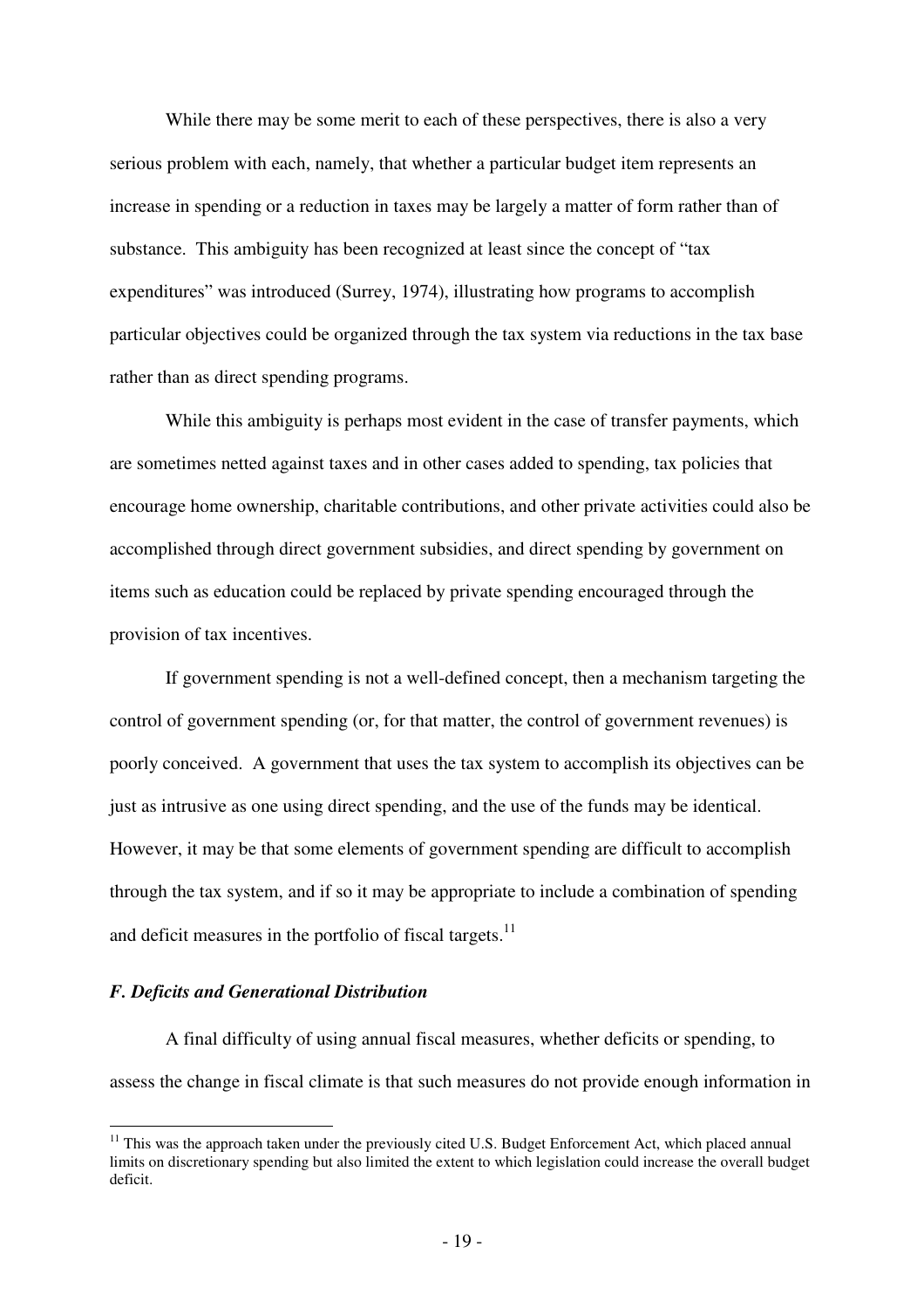relation to the fundamental objectives of fiscal policy. Adjustments for government assets, implicit liabilities, or deferred taxes all represent attempts to achieve a measure that comes closer to what we want, but these adjustments do not perfectly address the problem. An example will illustrate why problems remain.

 Suppose that the government is considering three changes in its existing unfunded public pension system, which we will assume to be run with annual cash-flow balance and financed by payroll taxes. Table 1 summarizes these three policy changes and their various effects. The first policy would increase the size of the pension system by increasing payroll taxes beginning in five years and increasing the subsequent benefits of those paying higher taxes by an amount equal in present value. The second policy would reduce pension benefits for all recipients beginning in five years, by the same aggregate annual amount as the tax increase under the first policy, with no change in payroll taxes. The third policy would begin reducing benefits starting in twenty years, with the same present value reduction in benefits to current generations as the second plan, i.e., reducing benefits by less initially but eventually by a greater amount.

 None of these plans would have any impact on the current national debt or deficit, as shown in the column 1 of the table. The first two plans would also have the same impact on the annual budget deficit five years out and for several years in the future and hence the same trajectory of explicit national debt (column 2), providing the picture that both eventually reduce the national debt. But these two plans would have fundamentally different economic consequences.

 The first policy has no impact on current generations, old or young (columns 4 and 5) for it would maintain the benefits of older generations and would increase benefits in line with taxes for younger generations. Hence, despite its reducing the budget deficit over the short term, this policy would have no impact on the system's implicit liabilities to existing

- 20 -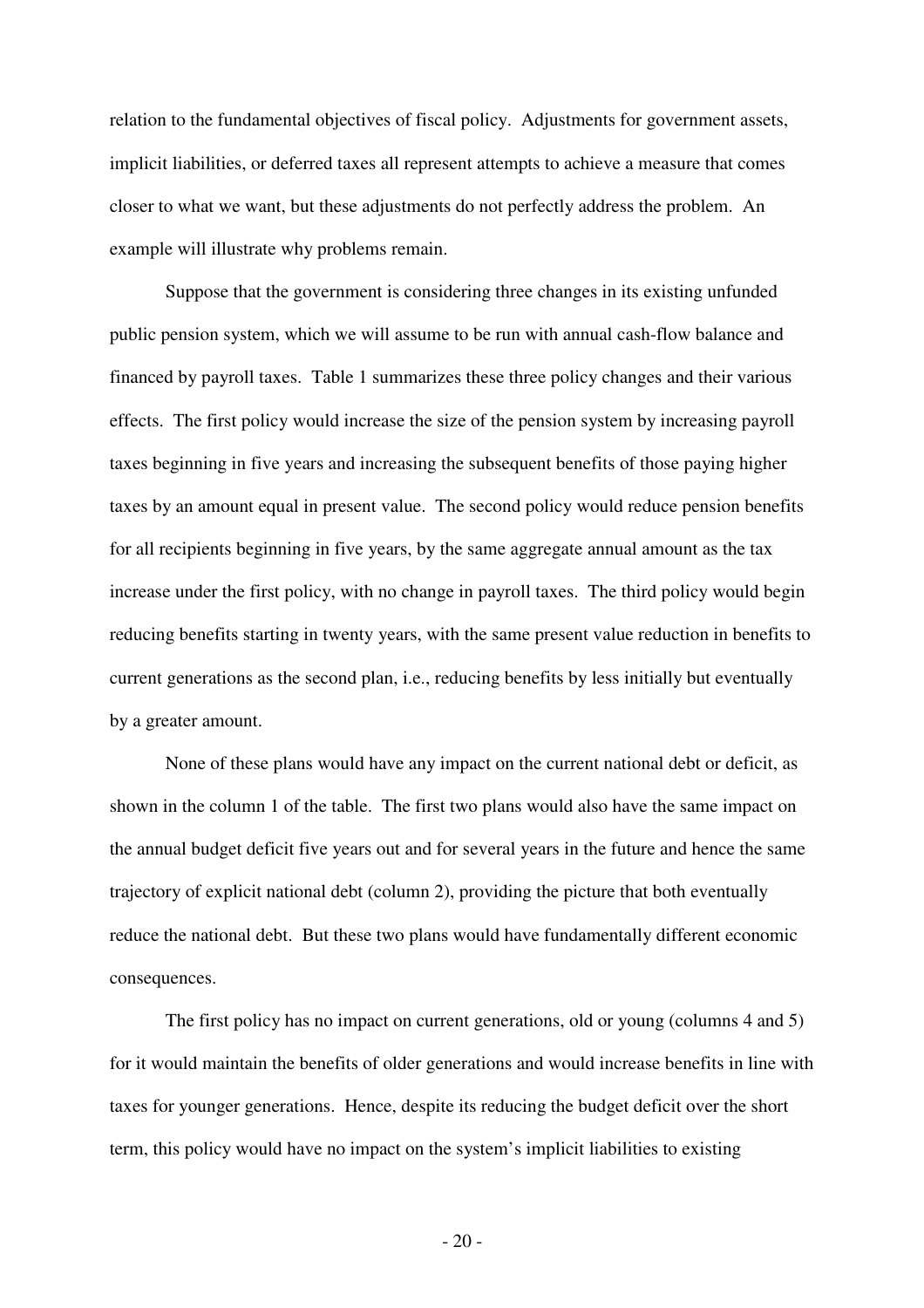generations (i.e., the closed-group liabilities, column 3) and hence no change in the debt being passed on to future generations (column 6).

 The second policy, by reducing benefits of current generations, both old and young, would reduce the burden being passed on to future generations. Including the pension system's implicit liabilities to current generations in a measure of national debt would account for the difference between the first and second policy, recognizing that the first policy results in higher implicit liabilities and higher future marginal tax rates than the second.

 The third policy has no impact on the budget deficit, even over the first twenty years but, like the second policy, it reduces the burden being passed to future generations. Accounting for implicit liabilities to existing generations reflects this reduction accurately. But this fiscal policy has different effects on existing generations than does the second policy, even though they produce the same reduction in implicit liabilities. By delaying implementation, it allows current retirees to escape benefit cuts, which then must fall harder on younger generations, given the assumption that the benefit cuts have the same presentvalue impact on current generations under the two policies. The liabilities to existing generations are the same in the aggregate, but the distribution among existing generations differs, potentially significantly. The differences in generational burdens can also have macroeconomic consequences if, for example, the consumption patterns and marginal propensities to consume differ between the old and the young.

 Similarly, government assets may have very different generational consequences, some benefiting generations in the near term, others (for example, expenditures to reduce greenhouse gas emissions) providing benefits in the distant future. If assets are included to provide a more accurate picture of the generational consequences of fiscal policy, simply including the value of assets does not provide a clear picture of the generational distribution of benefits. Likewise, if we take account of the change in deferred tax assets associated with a

- 21 -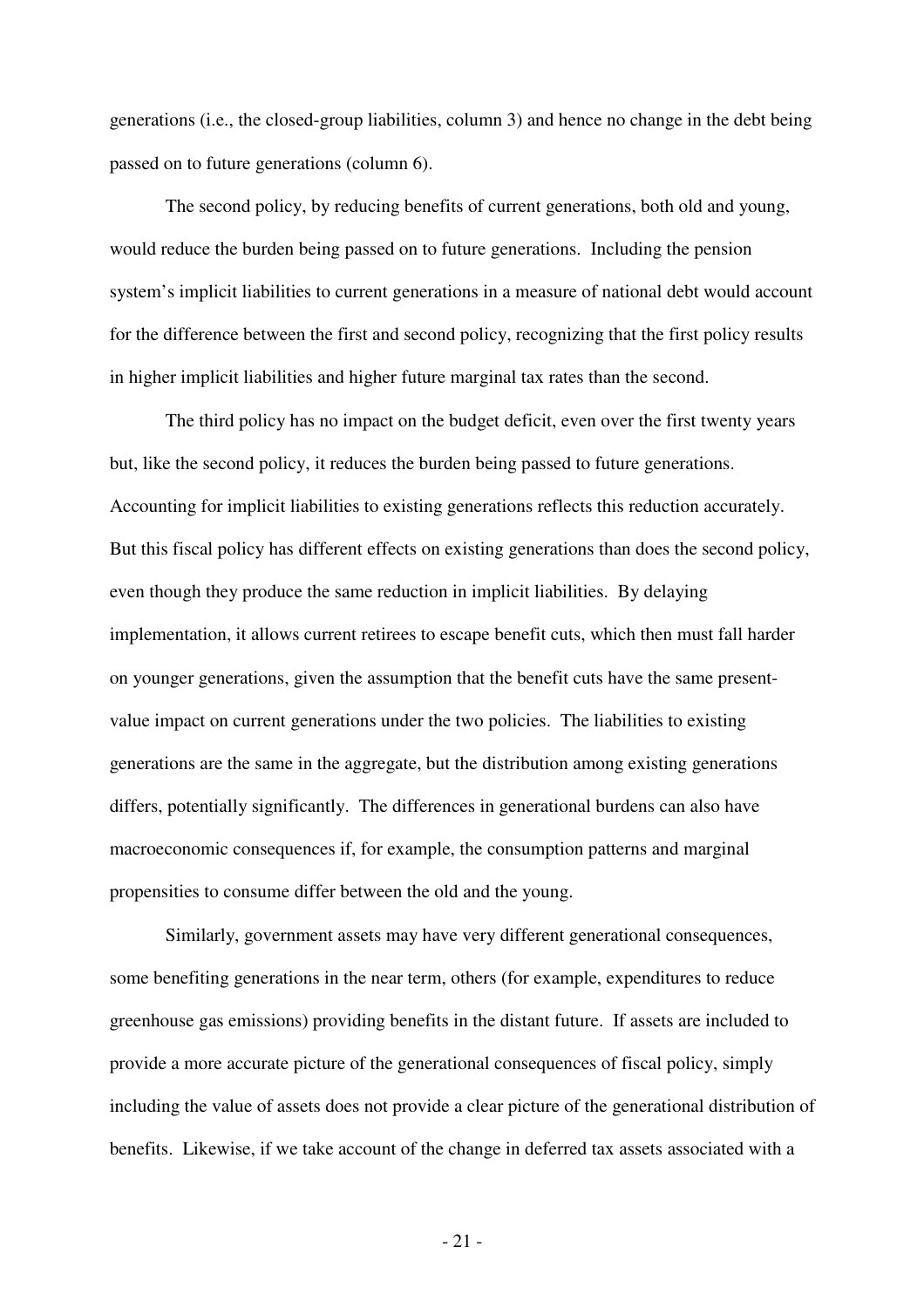change in the tax structure, we will pick up the change in the deferred tax liabilities of current generations, but not the distribution of that burden among these generations.

#### *G. Deficit Targets and Budget Rules: Summary*

 Given what national debt and the budget deficit are presumed to tell us about the state of fiscal policy, making adjustments to include government assets, implicit liabilities, and deferred tax assets may be steps in the right direction, but these adjustments depend on the specification of a benchmark fiscal system as well as additional assumptions and estimates, given that legislation can change and that the assets and liabilities in question generally are not traded and hence do not have established market values.

 Even if these additional challenges are overcome, the resulting, more comprehensive measure of national debt provides less information than we might wish about the full generational consequences of fiscal policy. And, even with full information about the distribution of benefits and the level of distortions, economic and demographic changes present a challenge to determining what the optimal path of fiscal policy should be, because the value of additional resource commitments changes over time.

 Just as the appropriate measure of debt or the deficit is ambiguous because of these various possible adjustments, the line between spending and revenues is defined, in the best of circumstances, only by customary practice, and in many other cases is much less clear. This presents a forceful challenge to the logic that spending targets are superior to deficit targets, but leaves open the possibility of using both in the context of setting multiple targets for policy.

# **4. Setting Long-Run Targets for Fiscal Policy**

 In light of the discussion in Sections 2 and 3, what targets should be used to assess the government's performance in relation to long-term fiscal policy objectives? It is useful to

- 22 -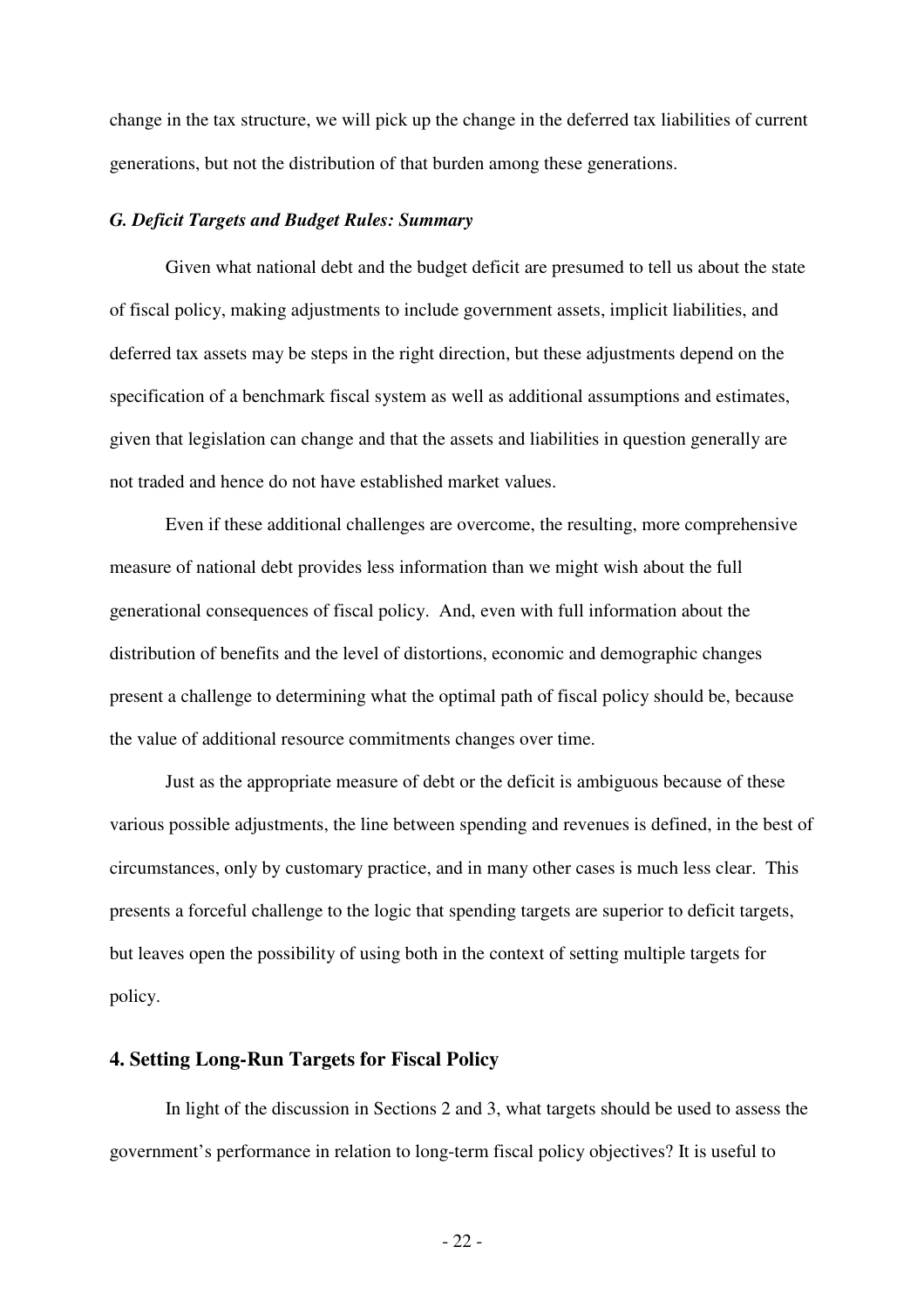distinguish the underlying objectives of policy, in terms of generational burdens, tax smoothing, and sustainability, from the measures used to determine the performance of policy with respect to these objectives. Presumably, the objectives should be set first, and the values of the corresponding measures then determined. As stressed earlier, it is hard to see how one can choose the desired path of a summary measure, such as the budget deficit, without first determining the fundamental objectives of policy.

## *A. An Optimal Path for Debt and Deficits*

 Suppose, for the moment, that the structure of taxation and the structure of government expenditures are fixed. This rules out policy changes that influence the composition of expenditures or taxes, or that replace certain expenditure items with tax expenditures or vice versa. This is the world implicitly assumed by many who assess fiscal policy using the deficit as a summary measure and, while it represents a considerable abstraction from reality, it is a good place to start. Let us also assume, initially, that there is no uncertainty about the economy's future path, once policy variables are chosen. What would optimal policy be in a world like this, and how would optimal policy be characterized in terms of summary fiscal targets?

 Presumably, one would start with projections of cohort size and other demographic characteristics relevant for assessing the valuation of government spending and tax payments (e.g., birth rates, mortality profiles, morbidity, immigration rates, distribution of underlying abilities etc.). Using this information, one would then consider all variations in annual spending and annual taxes (the only two variables subject to choice in each year) that satisfied the government's intertemporal budget constraint, in each case assessing the generational equity and economic efficiency of each combination to determine the resulting level of social welfare. The dependence of social welfare on the intergenerational fiscal burden would depend, of course, on one's assumption about the strength of offsetting private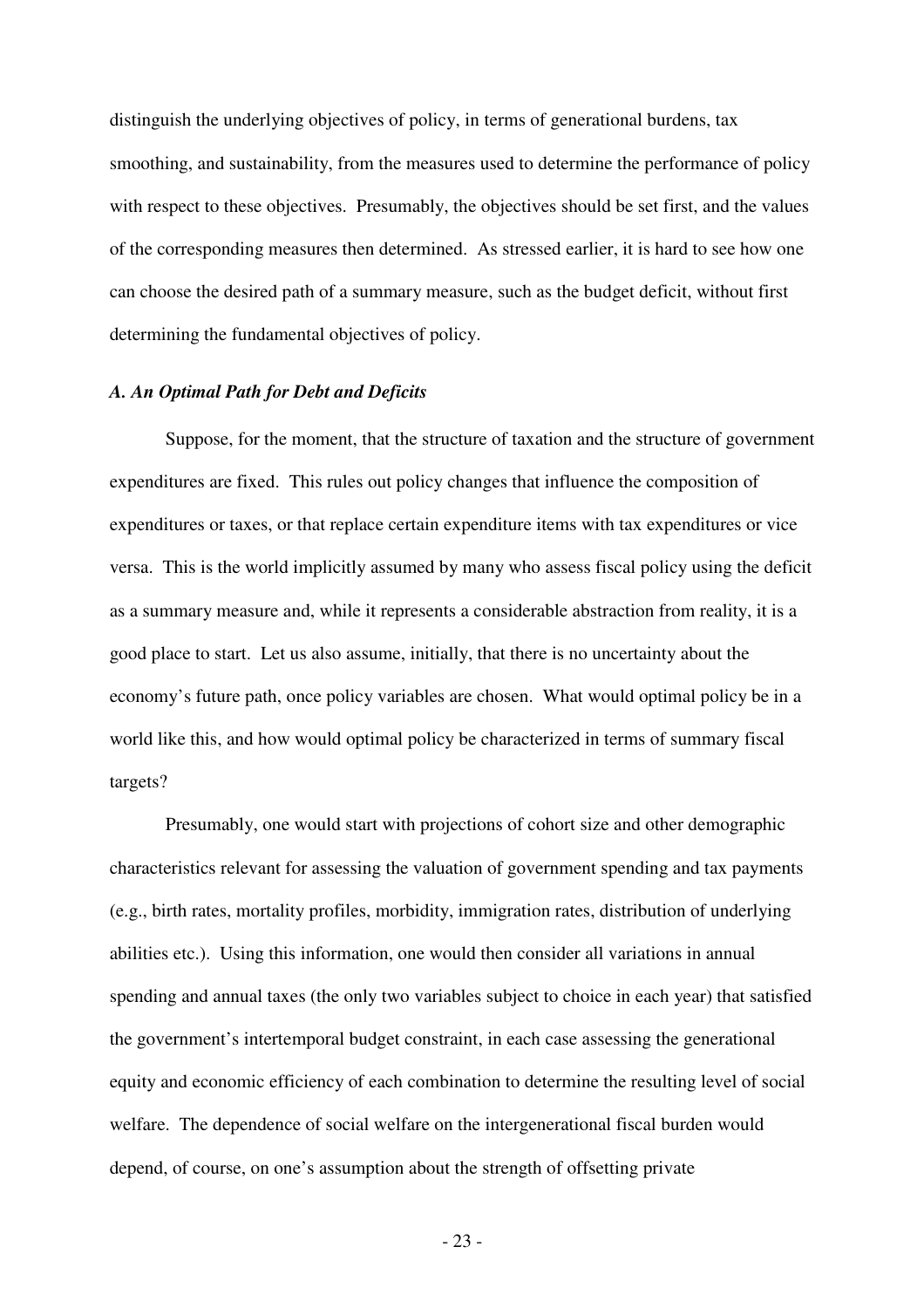intergenerational transfers, and the impact of tax distortions would depend on both the tax structure and the assumed behavioral responses to these distortions. The optimal fiscal policy path would be the combination of annual spending and revenues yielding the highest level of social welfare.

 This optimal path could be fully characterized by a path of revenues and spending, or alternatively by a path of deficits and spending (or by one of deficits and revenues). It could not be fully characterized by the path of deficits alone, under the realistic assumption that increases in taxes and reductions in spending do not have equivalent economic effects. Based on a utilitarian principle that gives more weight to larger generations, it might be that spending would be higher, and taxes lower, during periods when such generations were affected by policy. To the extent that spending is more age-related than taxes, variations in spending might more effectively accomplish this targeting of large generations, for example causing a rise in old-age pension spending when large cohorts retired. And responses of spending and deficits to changes in the population age structure would depend on the permanence of demographic and economic changes. As discussed above, a permanent change in the share of the population that is elderly would occasion a smaller increase in old-age spending than a temporary change in the share, in order to provide for large future generations of elderly as well.

 Thus, we might see increases in spending and deficits as optimal when there are large cohorts that benefit, with "large" being judged relative to the future rather than the past. On the other hand, if spending related to large cohorts is anticipated only for the future, we would expect lower current deficits, for the smoothing of taxes and burdens would require that the cost of providing for these large cohorts be spread over all other cohorts, both before and after.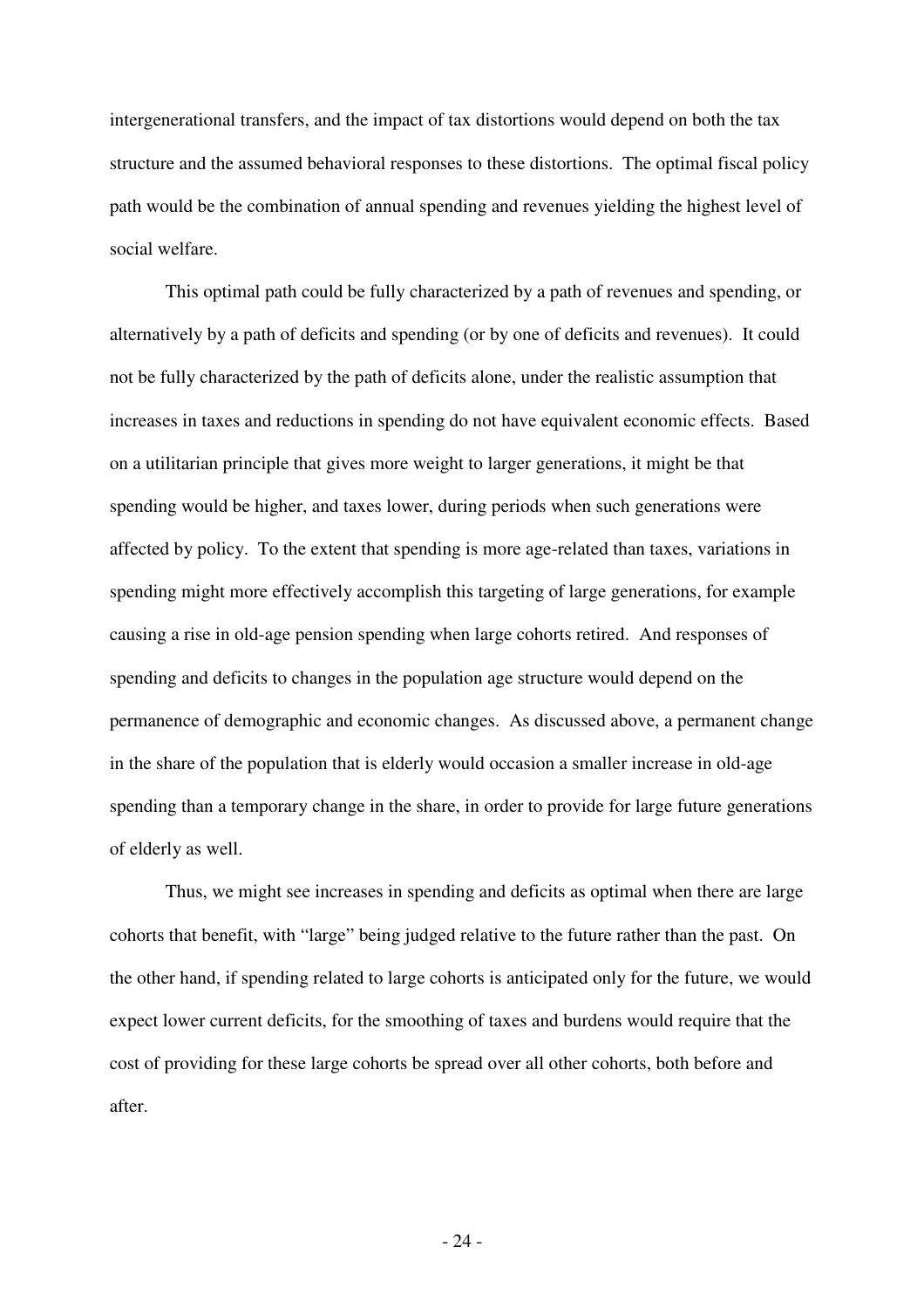What would this path of spending and deficits look like, given actual spending and revenue patterns and demographic developments? Figure 1 provides an illustration for the United States, based on calculations done by Auerbach, Furman and Gale (2007) using recent long-term CBO projections.<sup>12</sup> Auerbach *et al.* estimated, given CBO projections of revenues and expenditures (excluding debt service) through 2085, and assuming constant revenue and primary expenditures as a share of GDP thereafter, that the United States would require increases in its primary surpluses equivalent to 6.01 percent of GDP annually in order to satisfy the government's intertemporal budget constraint. Without any change in policy the deficit and debt would explode over time relative to GDP, as shown by the solid and dashed red lines in Figure 1, with the debt-GDP ratio reaching over 500 percent by 2085.

The measured "fiscal gap" – in this case  $6.01$  percent of GDP – is, in itself, a useful tool for summarizing the extent to which the current policy trajectory is unsustainable. Some (e.g., Gokhale and Smetters 2003) have suggested expressing this fiscal gap as a present value, to put it into the same units as the national debt. Doing so here results in a presentvalue fiscal gap of \$67.3 trillion, or about five times current GDP and about 14 times the net outstanding national debt.

 A major reason why the existing policy path is unsustainable is that, as the population ages, old-age transfer programs for pensions and health care will absorb a greater share of GDP. In addition, health care spending per beneficiary is projected to grow faster than GDP, as it has in the past. The impact of these trends is evident in the increase of over 10 percent in the expenditure-GDP ratio over the period.

 Let us assume, for the sake of argument, that this pattern of expenditures is optimal, i.e., that the increasing projected expenditures reflect increased valuation due to an older population and a high value of marginal spending on health care. Then the optimal

 $12$  An update of these projections may be found in CBO (2007b).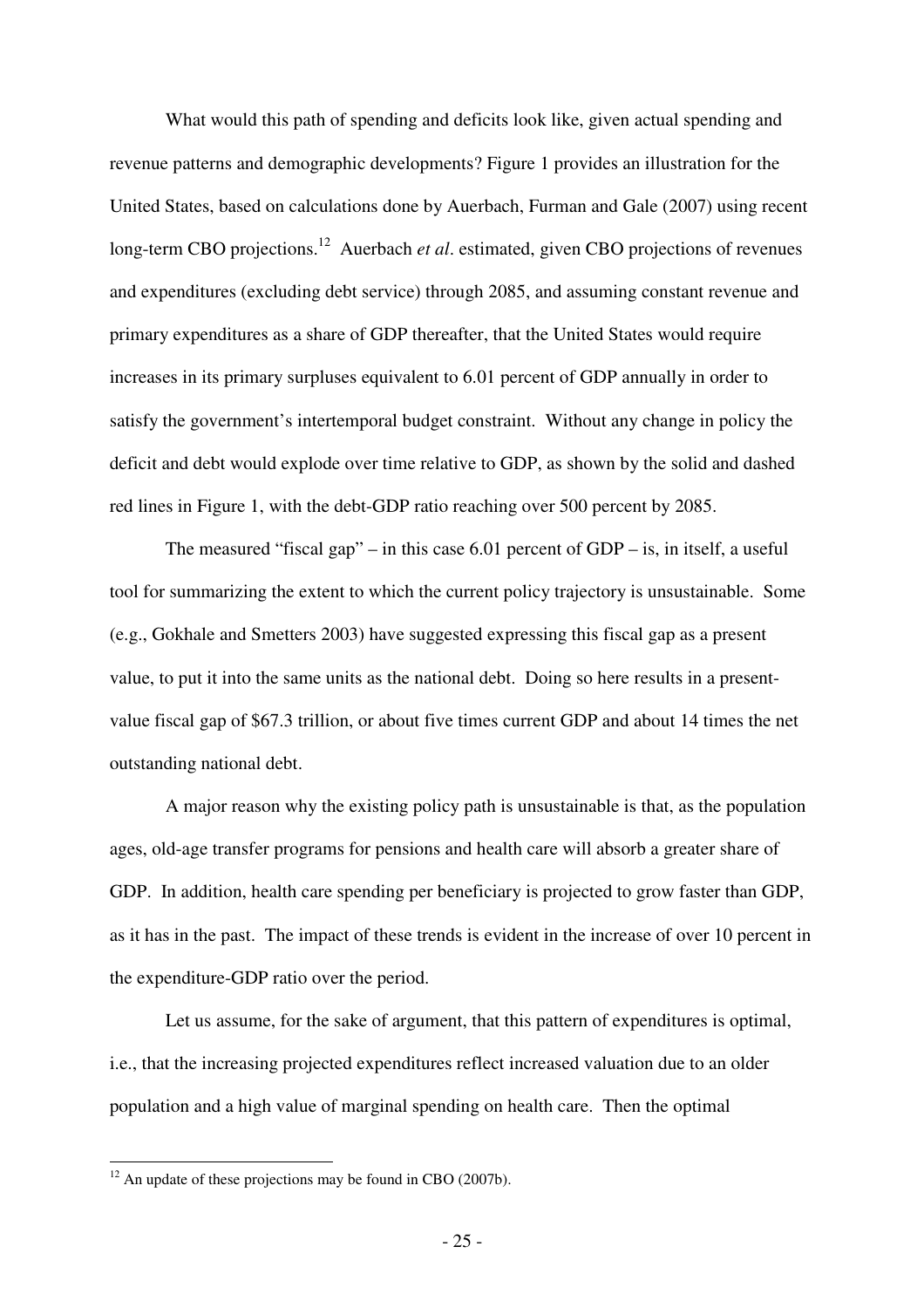sustainable path would be one in which revenues were raised by the equivalent of 6.01 percent per year. The solid and dashed black lines in Figure 1 show the resulting path of the deficit-GDP and debt-GDP ratios, under the assumption that the optimal tax increase would occur through a level increase in the revenue-GDP ratio, as might make sense based on both taxsmoothing and generational incidence arguments. The revised policy calls for large budget surpluses over the next several decades, in order to establish a fund to pay for subsequent sustained high expenditures. As these surpluses accumulate, the national debt would quickly vanish, with the debt-GDP ratio becoming more negative until just before the end of the period shown in the figure.

 Although this revised, sustainable path is based on apparently reasonable assumptions regarding spending and revenues, it calls for a path for debt and deficits far from historical values. Corresponding values for the primary surplus would reach as high as 8 percent of GDP in the short term and would go negative starting only in 2050. Aside from whether the path of expenditures and deficits really is optimal, this policy raises other economic and political issues. First, how would a policy of retiring the national debt and accumulating government assets be implemented, i.e., what assets would the government hold? This question arose briefly in the United States early in 2001, when the forecast (prior to a series of tax cuts, an acceleration of spending growth, and a recession) was for the national debt to disappear. At that time, though, the forecast was for a rather short period without government debt, so the question was less pressing than it would be if several decades of government asset accumulation were in prospect. Second, how sustainable, politically, would a policy of debt retirement followed by asset accumulation be? The presumption here is that the underlying fiscal policy path is optimal, in which case the path of deficits and spending would be, as well. But with policy traditionally using the annual deficit and debt-GDP ratio as a signal of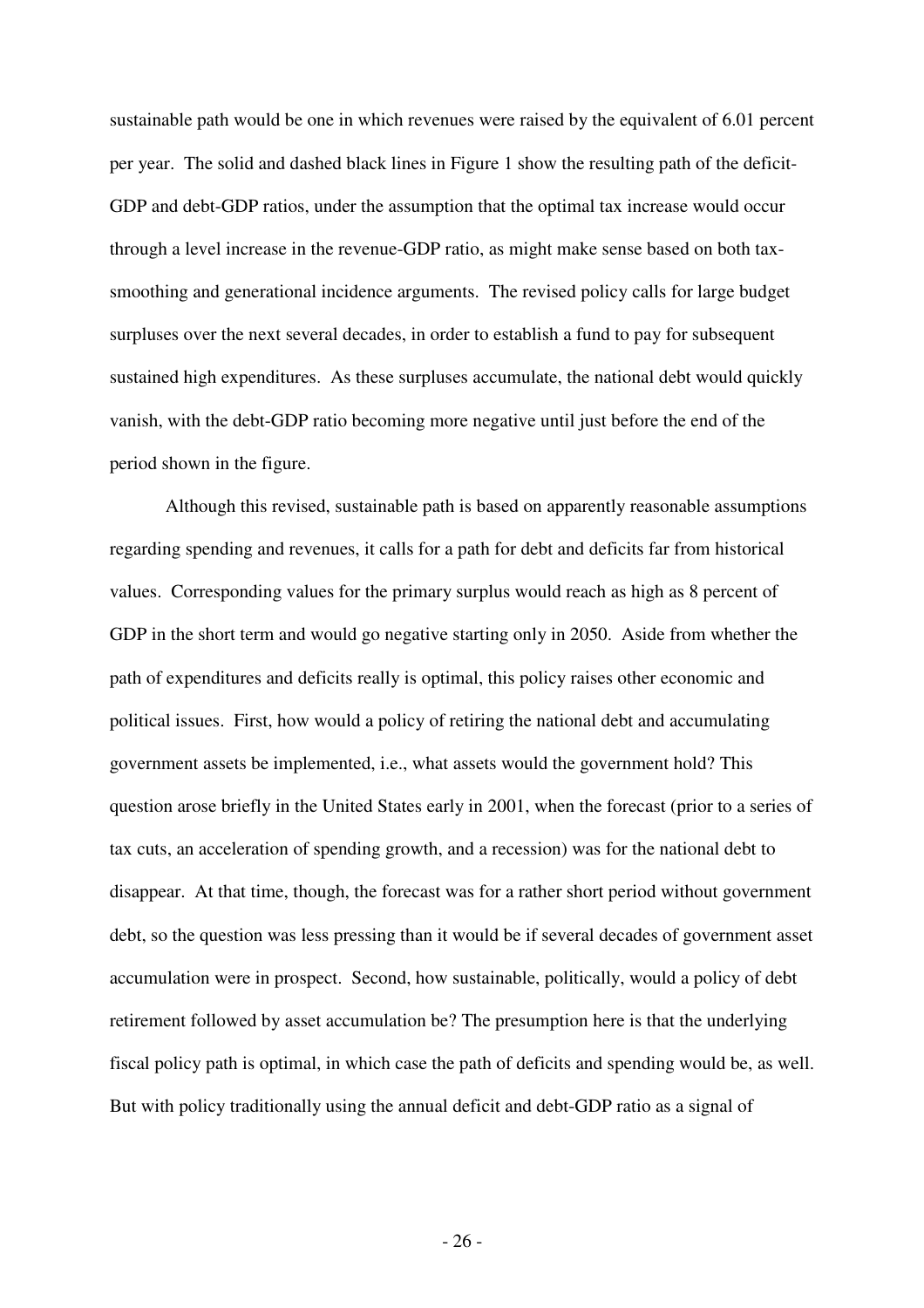performance, substantial learning on the part of political actors and voters might be required to accept large tax increases to pay for future benefits.

 Finally, the policy path described, extending far into the future, corresponds to point estimates of the relevant economic variables. But uncertainty with regard to these variables is substantial and increases as the forecast horizon lengthens. For example, Figure 2 shows the estimated five-year confidence intervals (with 95 percent confidence intervals in bold) for deficit projections made by CBO in January, 2007, with projections five years out having a 95-percent confidence interval exceeding 10 percent of GDP. Clearly, point estimates of policy paths convey only some of the relevant information when there is so much uncertainty about the future.

With uncertainty present, the optimal fiscal policy path consists of a "tree" that branches out over time rather than a single path. As new information arrives each year about which branch the economy is on, the optimal path from that date forward must be computed. But uncertainty also may affect the initial policy direction. For example, given the future expenditure forecast in Figure 1, how much should the initial tax increase depend on the degree of uncertainty attached to the expenditure forecast? One might have the intuition that greater uncertainty, and in particular the possibility that the fiscal path can be sustained with smaller or no tax increases than those based on point estimates, should lessen the need to adopt deficit-reducing policies immediately. But such intuition is faulty because under usual assumptions about household preferences, risk aversion pushes in the other direction, toward societal precautionary saving, especially when there are constraints on policy changes and even when there is a prospect that uncertainty will be resolved by waiting.<sup>13</sup>

 Thus, even though one may expect to have to change policy frequently in the future as a result of uncertainty, one cannot escape the need to make decisions now based on the

 $13$  For further discussion and simulations, see Auerbach and Hassett (2007).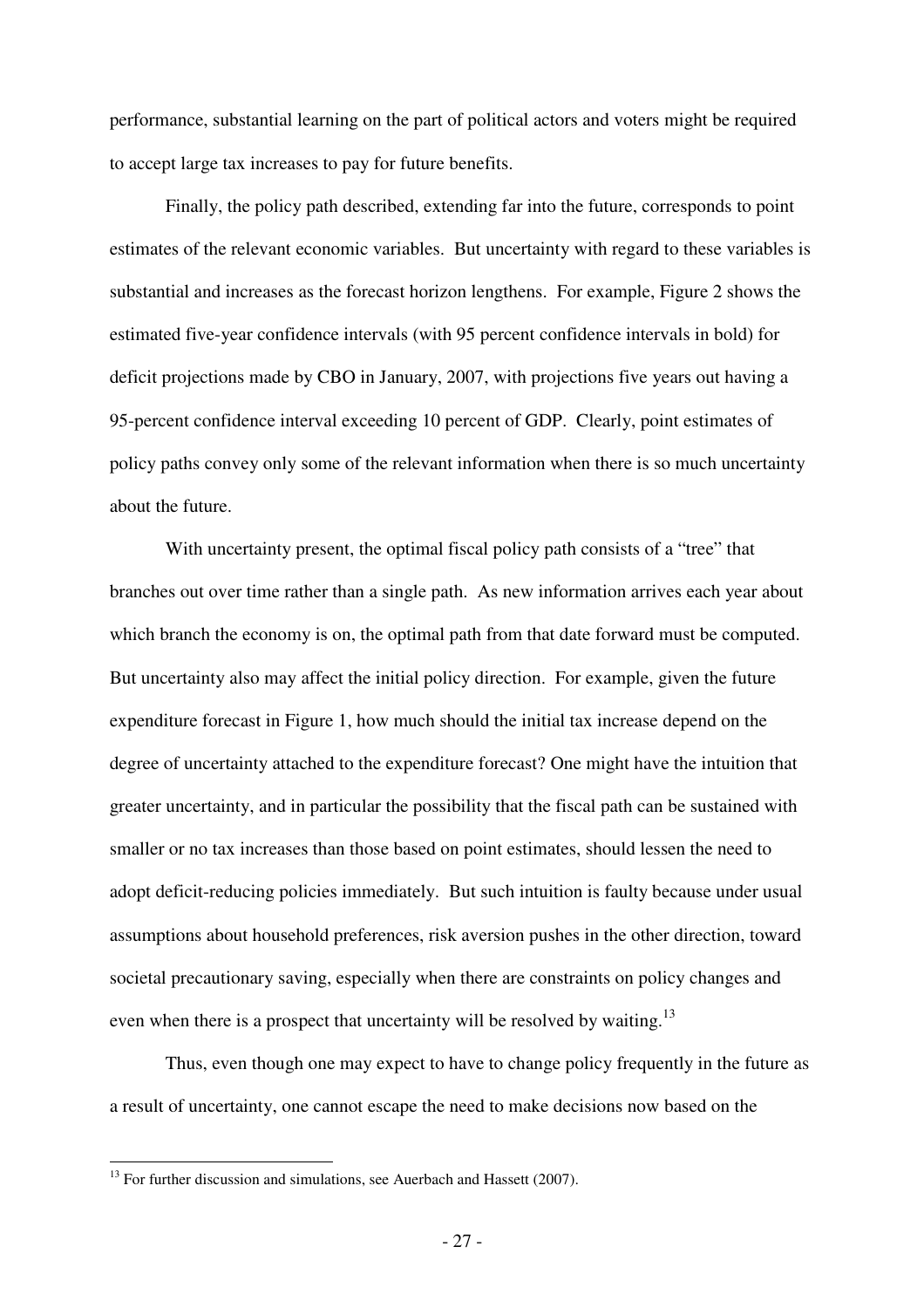information available. But a planned path for debt and deficits should be accompanied by confidence interval projections as well, to provide information on the magnitude of uncertainty.

# *B. Government Assets, Implicit Liabilities and Deferred Taxes, Again*

 The discussion immediately preceding suggested that a planned trajectory for spending and deficits could suffice as long-term fiscal policy targets. What, then, might be the role of the various adjustments discussed above, involving the calculation of government assets, implicit liabilities, and deferred tax assets? There are at least two arguments for including these adjustments.

 First, the derivation of the optimal deficit and spending trajectories presumed that the generational patterns of spending and revenues were fixed. But variations in these patterns are inevitable, in which case a given path of aggregate spending and revenue can correspond to very different underlying patterns of economic distortions and generational burdens. Incorporating the auxiliary adjustments for assets and liabilities, one can control to some extent for these variations in generational patterns.

 For example, suppose that government spending consists of two components, an agebased public pension system plus general spending on public services, and that government revenues consist of an income tax to pay for general spending plus a payroll tax on workers to pay for the public pension system. In this example, an increase in spending on the public pension system would shift the distribution of government spending toward the elderly, and the pattern of government revenues toward workers. But computing the pension system's implicit liability, adding this liability to the explicit government debt, and changing revenues and spending over time to be consistent with this change in the public debt measure, would offset these changes in generational patterns by excluding payroll taxes and subsequent benefit payments from the revenue and spending measures. The same rationale would apply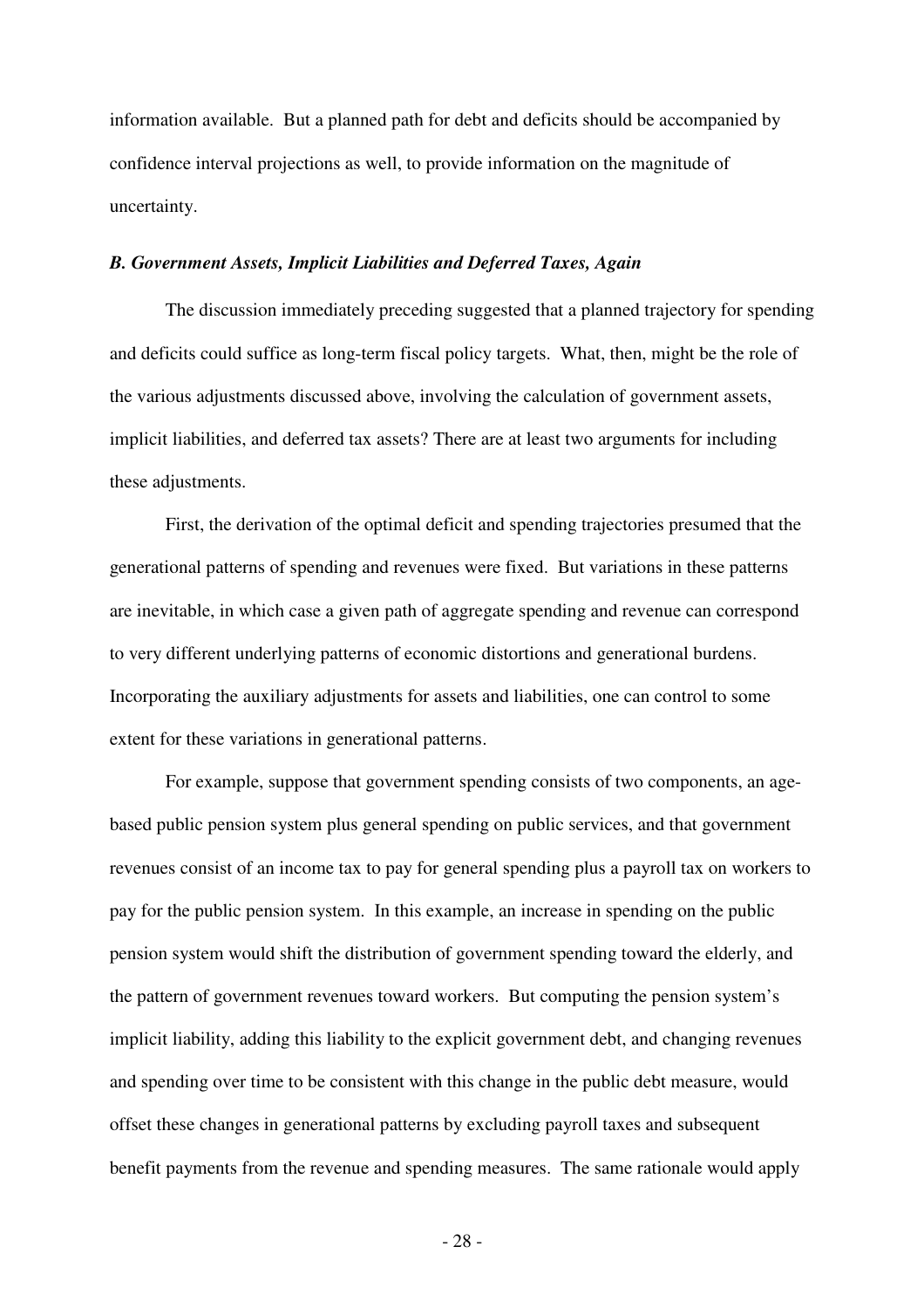to an adjustment for deferred tax assets as a means for offsetting changes in the timing and generational burden of tax collections and to an adjustment for government assets as an offset to changes in the generational pattern of benefit from public spending.

 A second argument for making these adjustments relates to the timing of commitments. Consider, again, the public pension system, and contrast it to a situation in which the government uses payroll taxes each year to finance expenditures that include transfer payments to the elderly. Even though the generational consequences of this taxtransfer system may be similar to that of the public pension system, the commitment of future transfers to current workers is weaker in this case. To account for generational burdens, we might wish to count implicit liabilities here, too. But to measure when commitments are made, we might distinguish this case from the previous one. In a world of certainty and commitment, in which the government chooses a sustainable path and then stays on it, there would be no reason to treat the cases differently. But when there is both economic and political uncertainty, it would seem to matter whether a plan to make transfers to retirees in the future represents a firm commitment or just a plan. A stronger commitment may make the fiscal trajectory less sustainable and may increase the expected transfer to the elderly, and there should be some reflection of this in when liabilities are recognized.

 Were we to include implicit liabilities in the national debt, and the changes in implicit liabilities in the annual deficit, the adjustments could be quite large. In the United States, for example, the unfunded liability to current participants in the public pension system was estimated to be \$16.5 trillion as of January 1, 2007 (OASDI Trustees, 2007, Table IV.B7). The previous year, the unfunded liability was estimated to be \$15.1 trillion (OASDI Trustees, 2006, Table IV.B7). The debt thus exceeds one-year's GDP, which was \$13.2 trillion in 2006, and the associated 2006 deficit of \$1.4 trillion was over 10 percent of GDP. On the other hand, such adjustments would make optimal deficit paths like the one derived in Figure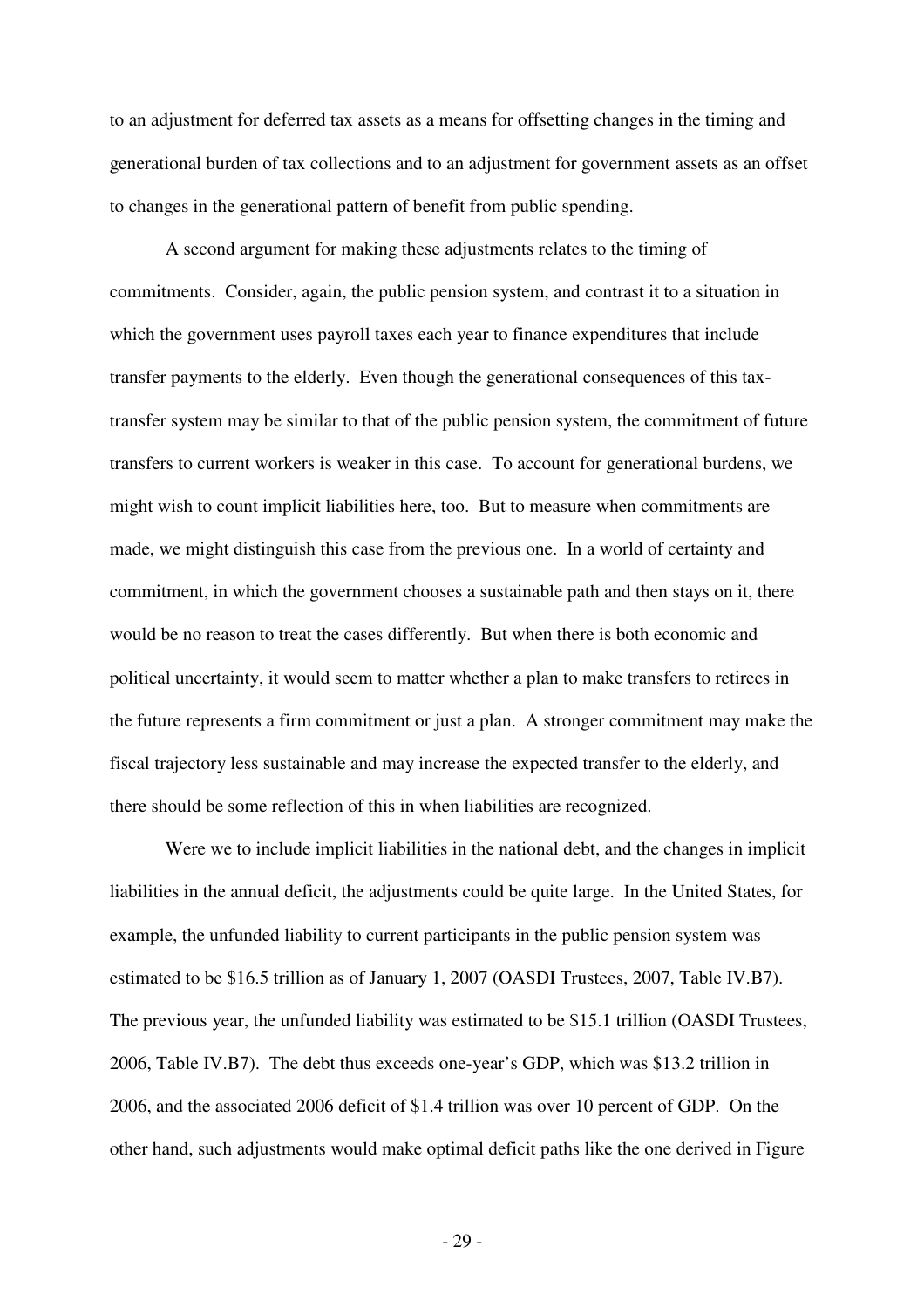1 look much less strange to the untrained observer. The optimal policy would no longer call for huge surpluses to pay for future spending if the timing of the spending were shifted to the present.

 Measures of implicit liabilities may fluctuate considerably from year to year simply because of changes in forecasts of interest rates and demographic variables. For example, Auerbach (2003) found that annual changes in economic and demographic assumptions could change the estimated implicit deficit of the OASDI system by almost as much as the deficit itself.<sup>14</sup> There is nothing wrong with such fluctuations, but they might overstate the true fluctuations in implicit liabilities to the extent that policy is flexible, e.g., if increases in measured implicit liabilities make it more likely that future benefits will be reduced.

 In summary, adjusting measured liabilities and spending for implicit liabilities, government assets and deferred tax assets has some appeal as a method of making a given year's debt or deficit more meaningful, but there is no simple method for deciding precisely which adjustments to make. This is particularly useful to keep in mind when the focus shifts from fiscal targets to fiscal rules and restrictions, when simple rules may provide an advantage.<sup>15</sup>

### *C. Generational Accounts and Related Measures*

 $\overline{a}$ 

 As described in Auerbach, Gohkale and Kotlikoff (1992) and elsewhere, generational accounts distribute the burdens and benefits of annual taxes and spending to different generations based on assumed patterns of incidence. The standard approach is to use taxes and spending based on an assumed current-policy trajectory to calculate the present-value accounts for generations currently alive, and to adjust the accounts for future generations

<sup>&</sup>lt;sup>14</sup> For example, the estimated deficit for 1998 would have been \$581 billion using the 1997 economic and demographic assumptions to calculate the 1997 and 1998 implicit liabilities, but just \$173 billion incorporating the changes in economic and demographic assumptions between the 1997 and 1998 forecasts.

<sup>&</sup>lt;sup>15</sup> One can imagine, for instance, perverse incentives for a government seeking to exclude implicit liabilities from the national debt by introducing gratuitous uncertainty about the likelihood of future benefit receipt.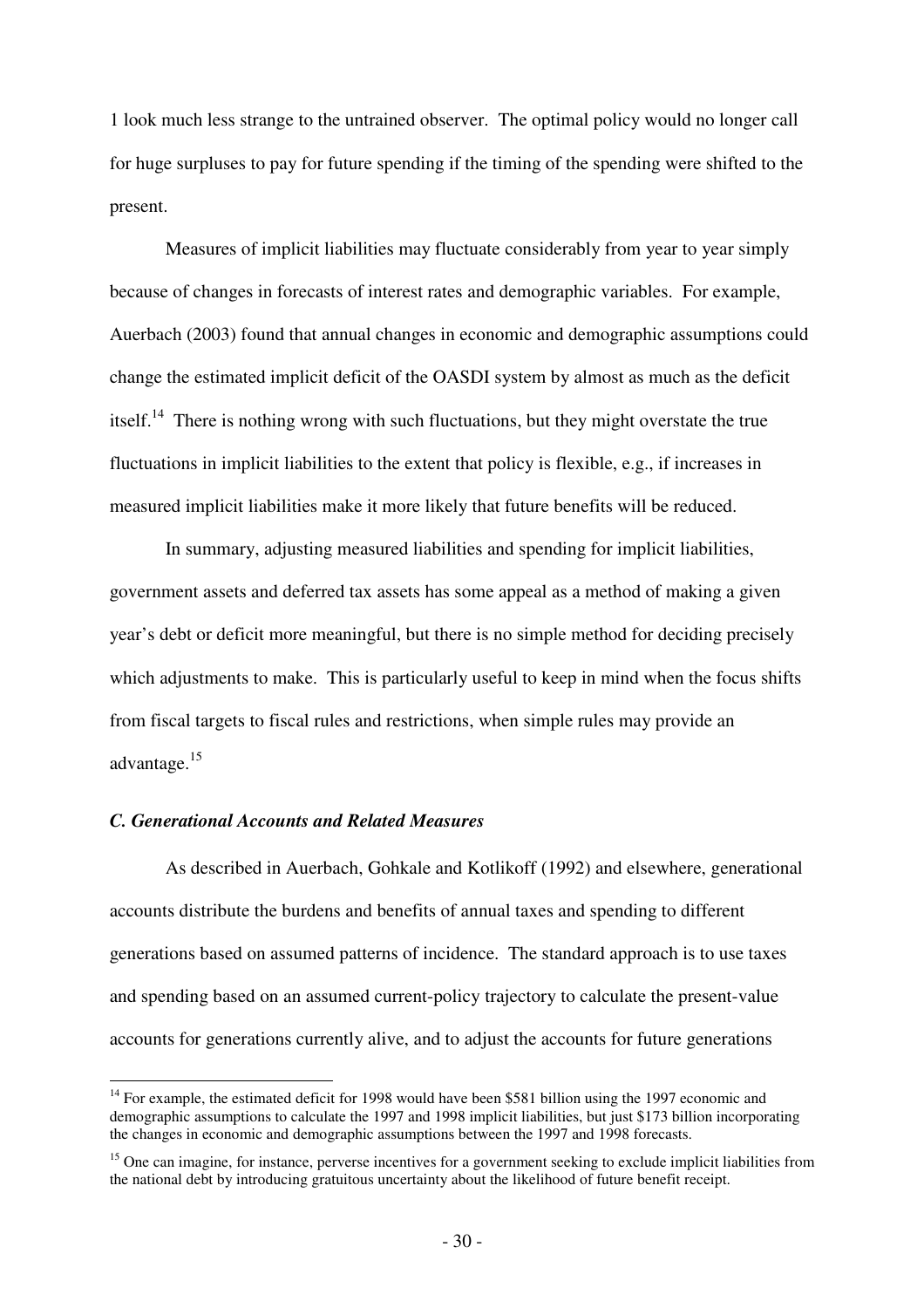away from current policy to the extent that current policy does not satisfy the government's intertemporal budget constraint. That is, in the terminology of the previous discussion, if there is a fiscal gap, then the gap is assigned to future generations, and the difference between the resulting burdens on future generations and those on current newborn generations, once adjusted for trend growth, represents an alternative way of expressing the fiscal gap.<sup>16</sup> By dividing generational accounts by the present value of lifetime earnings, one obtains a path of estimated lifetime average tax rates which, for any given tax structure, conveys information about the tax distortions associated with fiscal policy.

 Generational accounts provide measures that have a much closer connection to the underlying objectives of government policy than do either adjusted or unadjusted measures of deficits or spending. One potential argument against their use is the additional information required for their calculation, as it is necessary not just to calculate annual flows of spending and revenues, but to distribute these among generations. This argument may have some merit in a context where estimates must be done rapidly, for example in a legislative setting where new pieces of legislation are constantly being considered. But the argument carries less weight when applied to calculations carried out less frequently, for example on an annual basis as part of a fiscal policy evaluation. Indeed, generational accounts already have become a tool for government fiscal policy evaluation in a number of countries.

 A second potential argument against the use of generational accounts relates to the previous discussion regarding whether to count implicit liabilities. Generational accounts typically allocate all future taxes and spending along the assumed policy trajectory, except where the spending is deemed difficult to assign to any particular generation. This procedure automatically gives the same weight to all components of future taxes and spending,

<sup>&</sup>lt;sup>16</sup> Some critics of generational accounting have argued incorrectly that the methodology assumes that the fiscal gap will be borne entirely by future generations. The calculation simply expresses the fiscal gap in one particular way, as the extra burden that would be imposed on future generations *if* current policy held for all existing generations.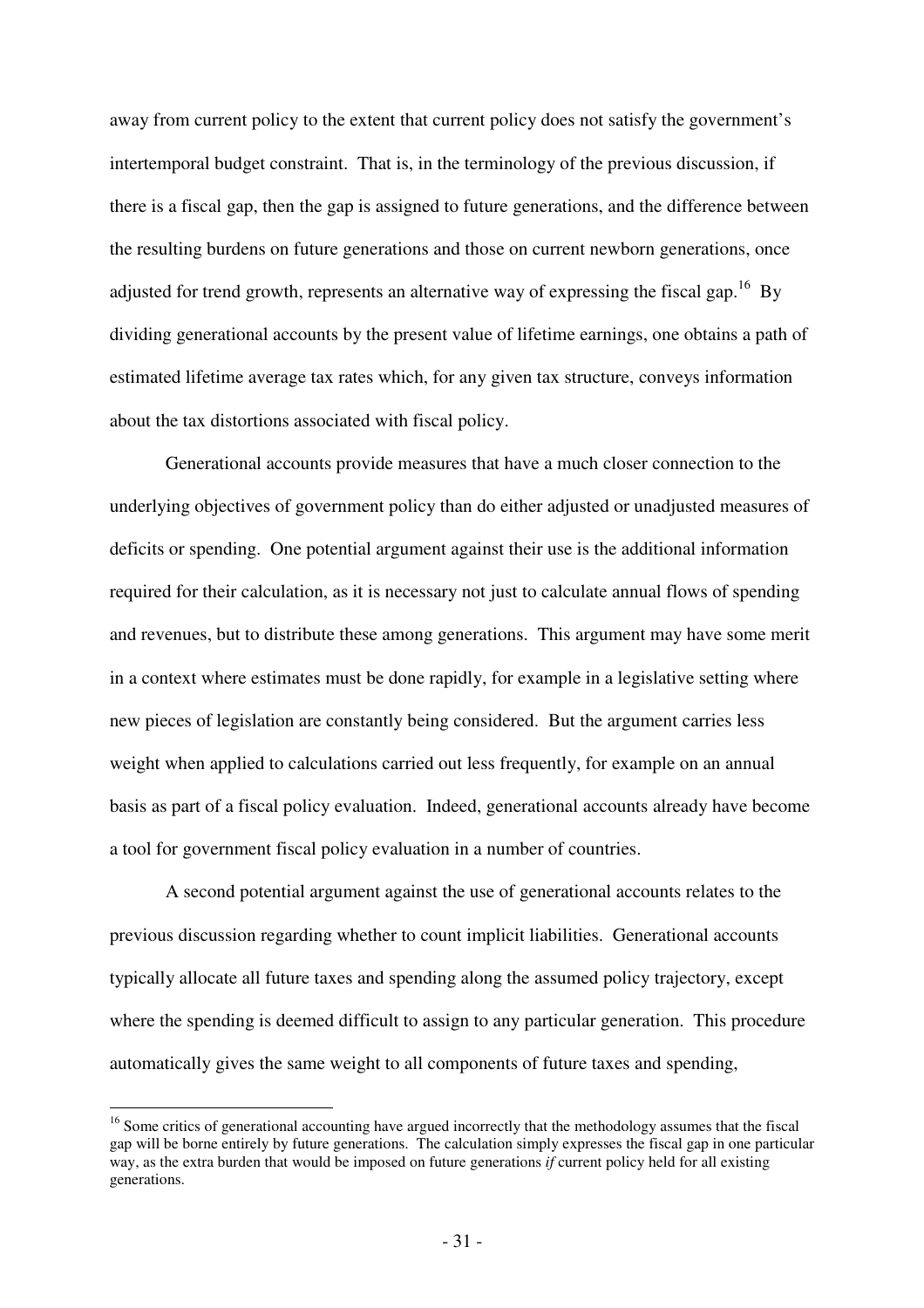regardless of the strength of the commitments associated with these elements of fiscal policy. A transfer payment made with certainty this year to a particular cohort is treated as equivalent to a transfer payment with equal present value that is projected to be made to that cohort twenty years hence, and two equal-size transfer payments projected to be made twenty years hence are treated the same even if one has a stronger political or legal claim than the other. A response to this criticism is to calculate generational accounts for a variety of plausible policy scenarios, taking into account variations that might take place to provide a fuller picture of the fiscal situation.

 A third possible argument against using generational accounts is that they are less familiar to policy makers than traditional deficit measures, or even measures of implicit liabilities, so that they might be taken less seriously as indicators of the fiscal situation. This has led some to suggest alternative ways of summarizing the generational accounts, for example by reporting the present value of the liability being passed on to future generations (Gokhale and Smetters 2003), but it is not clear why one would wish to reduce the amount of information conveyed, particularly if generational accounts are provided in conjunction with other fiscal policy measures such as those already discussed above.

### *D. Further Issues*

 All of the measures of fiscal policy discussed in this section are forward-looking and involve uncertainty and the need to update projections on a regular basis. They also, in principle, should be estimated using a model of the economy. That is, the behavioral responses to policy changes should be taken into account, and the full impact of these responses should be calculated using a general equilibrium model of the economy. Ultimately, this is the only to way to determine whether a particular trajectory for spending and deficits is socially optimal. That is, we can evaluate the generational burdens of a particular policy and the economic distortions associated with a policy, but the only way to

- 32 -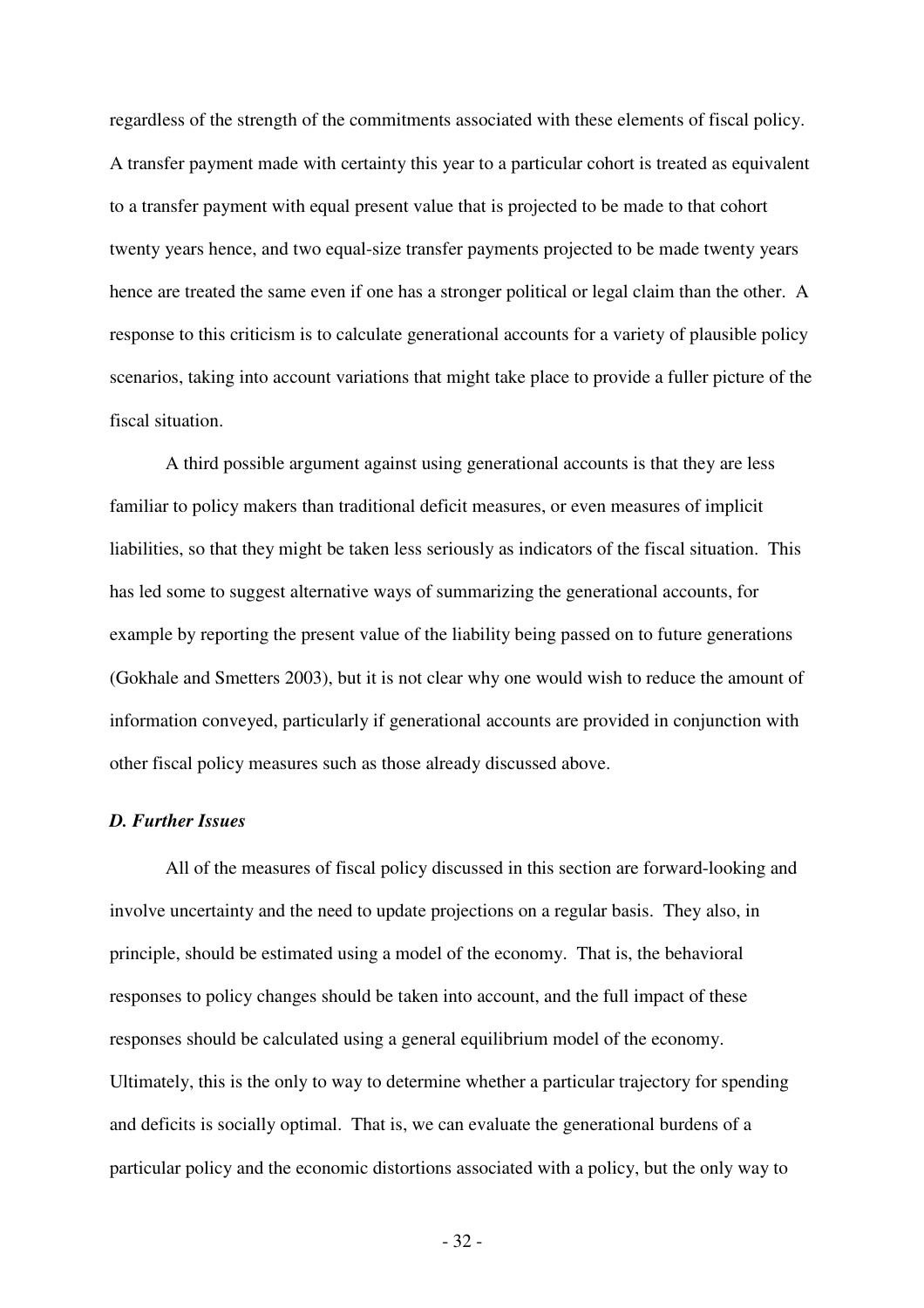weigh these effects precisely is in the context of an explicit model. This being said, the specification and solution of such a model would require a massive number of simplifying assumptions, many of which undoubtedly would be controversial and would lack strong empirical foundation. This is not an argument against carrying out the general equilibrium analysis, but it suggests that the basic "static" calculations should be presented as well and that sensitivity analysis is important to shed light on the importance of different modeling assumptions.<sup>17</sup>

 One final issue is how any of the long-term measures discussed here should be adjusted for short-term economic fluctuations. As discussed above, the current budget deficit is automatically affected by economic fluctuations, and short-run stabilization policy might dictate additional changes in spending, taxes and the deficit. Again, the optimal policy path, taking short-term fluctuations into account, can in principle be identified using a comprehensive general equilibrium model of the economy, but incorporating short-term fluctuations into such a model involves yet more assumptions and controversy.<sup>18</sup> Short of such a model-based determination of optimal short-run policy fluctuations, one is left with the standard approaches to deciding how much to allow budget targets to fluctuate in the short run, but recognizing, consistent with a long tradition in the economics literature largely ignored in the construction of budget rules, that different components of the budget have different macroeconomic consequences.

## **5. Conclusions**

 $\overline{a}$ 

 Setting long-term targets for fiscal policy should start with a specification of fundamental policy objectives. This would seem an obvious point but deserves emphasis given that deficit targets often seem to appear through a process not unlike spontaneous

 $17$  This was the approach taken by CBO (2006) when it evaluated the economic and budgetary effects of proposed changes in taxes and spending.

<sup>&</sup>lt;sup>18</sup> Indeed, the CBO (2006) exercise used different models to assess short-term and long-term effects of policy.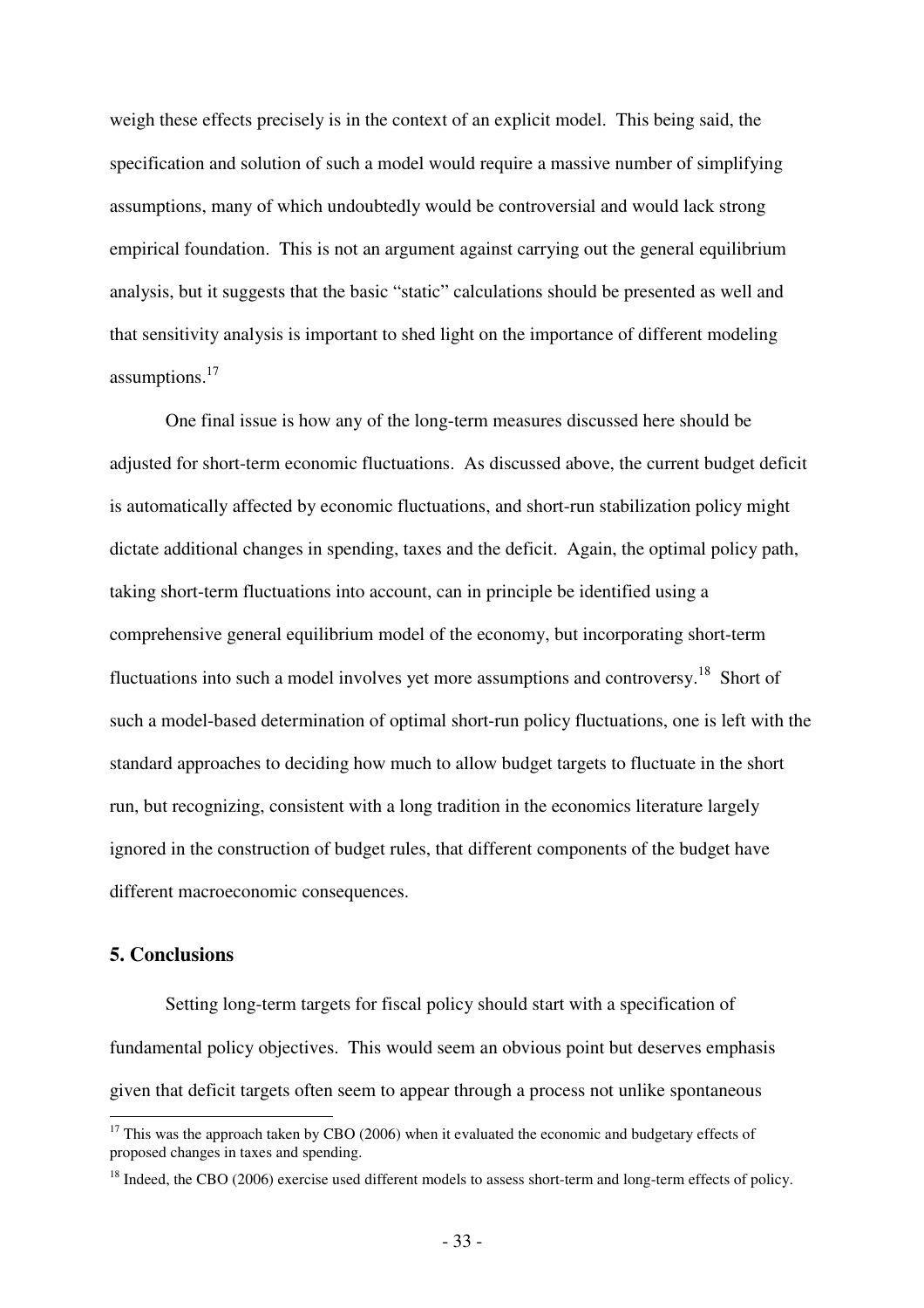generation. The optimal policy plan should, in theory, consist of a specified trajectory, under each possible course of the economy, of the different components of spending and taxes with specified burdens on different generations. In practice, such a complete specification is impossible, and the various summary measures discussed above can be very useful in maintaining fiscal policy on a path that is sustainable, equitable and structured to promote economic efficiency. There is no simple formula for how to compute the ideal trajectory, nor is there a single measure of the economy's fiscal situation that best addresses all issues. But a collection of forward-looking measures, presented in conjunction with an assessment of their dependence on particular assumptions, can provide far more information than short-term deficit targets alone.

# **References**

- Alesina, Alberto, and Guido Tabellini, 1990, "A Positive Theory of Fiscal Deficits and Government Debt," *Review of Economic Studies* 57:3, July, 403-414.
- Altonji, Joseph G., Fumio Hayashi and Laurence J. Kotlikoff, 1992, "Is the Extended Family Altruistically Linked? Direct Tests Using Micro Data," *American Economic Review* 82:5, December, 1177-1198.
- Altshuler, Rosanne, Nicholas Bull, John Diamond, Tim Dowd and Pamela Moomau, 2005, "The Role of Dynamic Scoring in the Federal Budget Process: Closing the Gap between Theory and Practice," *American Economic Review* 85:2, 432-436.
- Auerbach, Alan J., 1983, "Corporate Taxation in the U.S.," *Brookings Papers on Economic Activity*, 14:2, 1451-1505.
- Auerbach, Alan J., 1996, "Tax Reform, Capital Allocation, Efficiency and Growth," in H. Aaron and W. Gale, eds., *Economic Effects of Fundamental Tax Reform*, Washington DC, Brookings, 29-81.
- Auerbach, Alan J., 2003, "Fiscal Policy, Past and Present," *Brookings Papers on Economic Activity*, 34:1, 75-138.
- Auerbach, Alan J., 2005, "Dynamic Scoring: An Introduction to the Issues," *American Economic Review* 95:2, May, 421-425.
- Auerbach, Alan J., 2006a, "Budget Windows, Sunsets, and Fiscal Control," *Journal of Public Economics* 90:1/2, January, 87-100.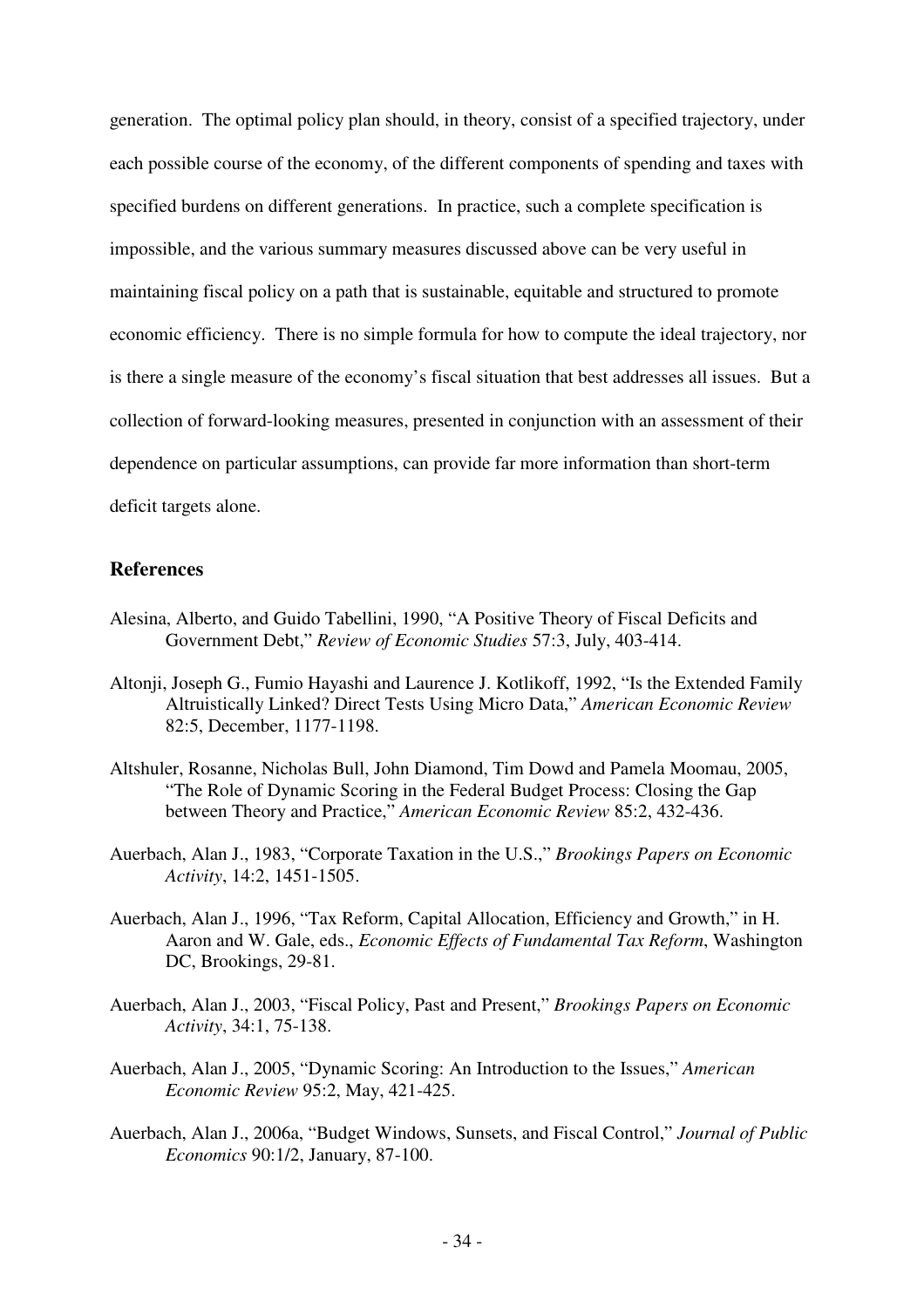- Auerbach, Alan J., 2006b, "The Choice between Income and Consumption Taxes: A Primer," NBER Working Paper No. 12307, June.
- Auerbach, Alan J., Jason Furman and William Gale, 2007, "Still Crazy after All These Years: Understanding the Budget Outlook," *Tax Notes*, May 21, 765-778.
- Auerbach, Alan J., William Gale and Peter Orszag, 2004, "The U.S. Fiscal Gap and Retirement Saving," *OECD Economic Studies* 39, 9-23.
- Auerbach, Alan J., Jagadeesh Gokhale and Laurence Kotlikoff, 1992, "Generational Accounting: A New Approach to Understanding the Effects of Fiscal Policy on Saving," *Scandinavian Journal of Economics* 94: 2, June, 303-318.
- Auerbach, Alan J., and Kevin Hassett, 2007, "Optimal Long-Run Fiscal Policy: Constraints, Preferences and the Resolution of Uncertainty," *Journal of Economic Dynamics and Control* 31:5, May 2007, 1451-1472.
- Auerbach, Alan J., and Laurence Kotlikoff, 1987, *Dynamic Fiscal Policy*, Cambridge, Cambridge University Press, 1987.
- Auerbach, Alan J., and Ronald D. Lee, 2006, "Notional Defined Contribution Pension Systems in a Stochastic Context: Design and Stability," NBER Working Paper No. 12805, December.
- Barro, Robert J., 1974, "Are Government Bonds Net Wealth?" *Journal of Political Economy*.82:6, November, 1095-1117.
- Barro, Robert J., 1979, "Barro, Robert J., 1974, "On the Determination of the Public Debt," *Journal of Political Economy* 87:5, Part 1, October, 940-971.
- Board of Trustees, Federal Old-Age and Survivors Insurance and Federal Disability Insurance Trust Funds, 2006, *Annual Report*.
- Board of Trustees, Federal Old-Age and Survivors Insurance and Federal Disability Insurance Trust Funds, 2007, *Annual Report*.
- Bohn, Henning, and Robert Inman, 1996, "Balanced-Budget Rules and Public Deficits: Evidence from the U.S. States, Carnegie-Rochester Conference Series on Public Policy 45, 13-76.
- Congressional Budget Office, 1998, *Emergency Spending Under the Budget Enforcement Act*, December.
- Congressional Budget Office, 2006, *An Analysis of the President's Budgetary Proposals for Fiscal Year 2007*, March.
- Congressional Budget Office, 2007a, *The Uncertainty of Budget Projections: A Discussion of Data and Methods*, March.

Congressional Budget Office, 2007b, *The Long-Term Budget Outlook*, December.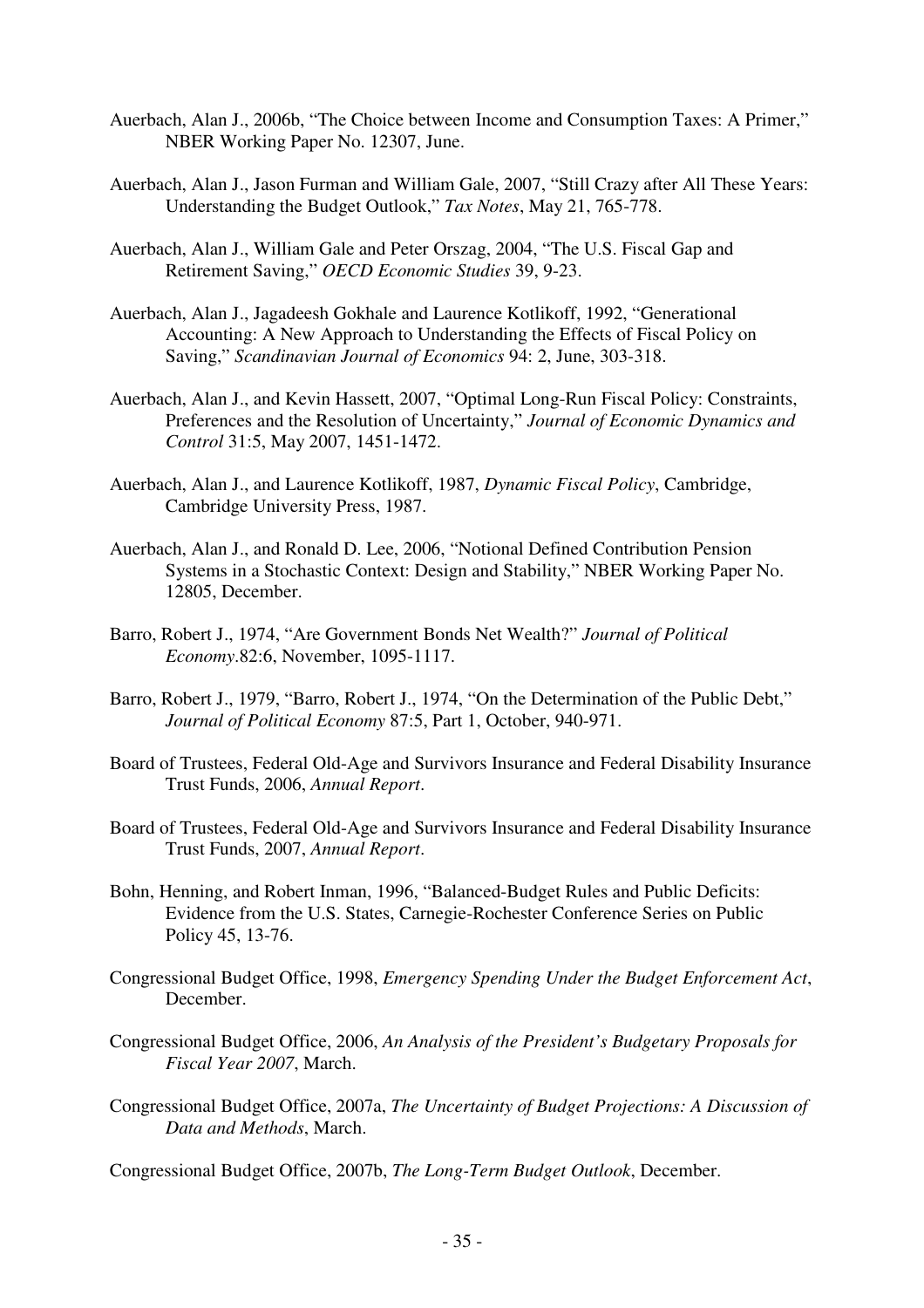- Eisner, Robert, and Paul J. Pieper, 1984, "A New View of the Federal Debt and Budget Deficits," *American Economic Review* 74:1, 11-29.
- Fair, Ray C., 1978, "The Effect of Economic Events on Votes for President," *Review of Economics and Statistics* 60:2, April, 159-173.
- Gokhale, Jagadeesh, and Kent Smetters, 2003, *Fiscal and Generational Imbalances: New Budget Measures for New Budget Priorities*, Washington, D.C., The AEI Press.
- Persson, Torsten, and Lars E. O. Svensson, 1989, "Why a Stubborn Conservative would Run a Deficit: Policy with Time- Inconsistent Preferences," *Quarterly Journal of Economics* 104:2, May, 325-345.
- Poterba, James M., 1994, "State Responses to Fiscal Crises: The Effects of Budgetary Institutions and Politics," *Journal of Political Economy* 102:4, August, 799-821.
- Rogoff, Kenneth, and Anne Sibert, 1988, "Elections and Macroeconomic Policy Cycles," *Review of Economic Studies* 55:1, January, 1-16.
- Sargent, Thomas J., and Neil Wallace, 1981, "Some Unpleasant Monetarist Arithmetic," *Federal Reserve Bank of Minneapolis Quarterly Review* 5:3, Fall.
- Surrey, Stanley S., 1974, *Pathways to Tax Reform*. Cambridge, Harvard University Press.
- Woodford, Michael, 1995, "Price Level Determinacy without Control of a Monetary Aggregate," *Carnegie-Rochester Series on Public Policy* 43, 1-46.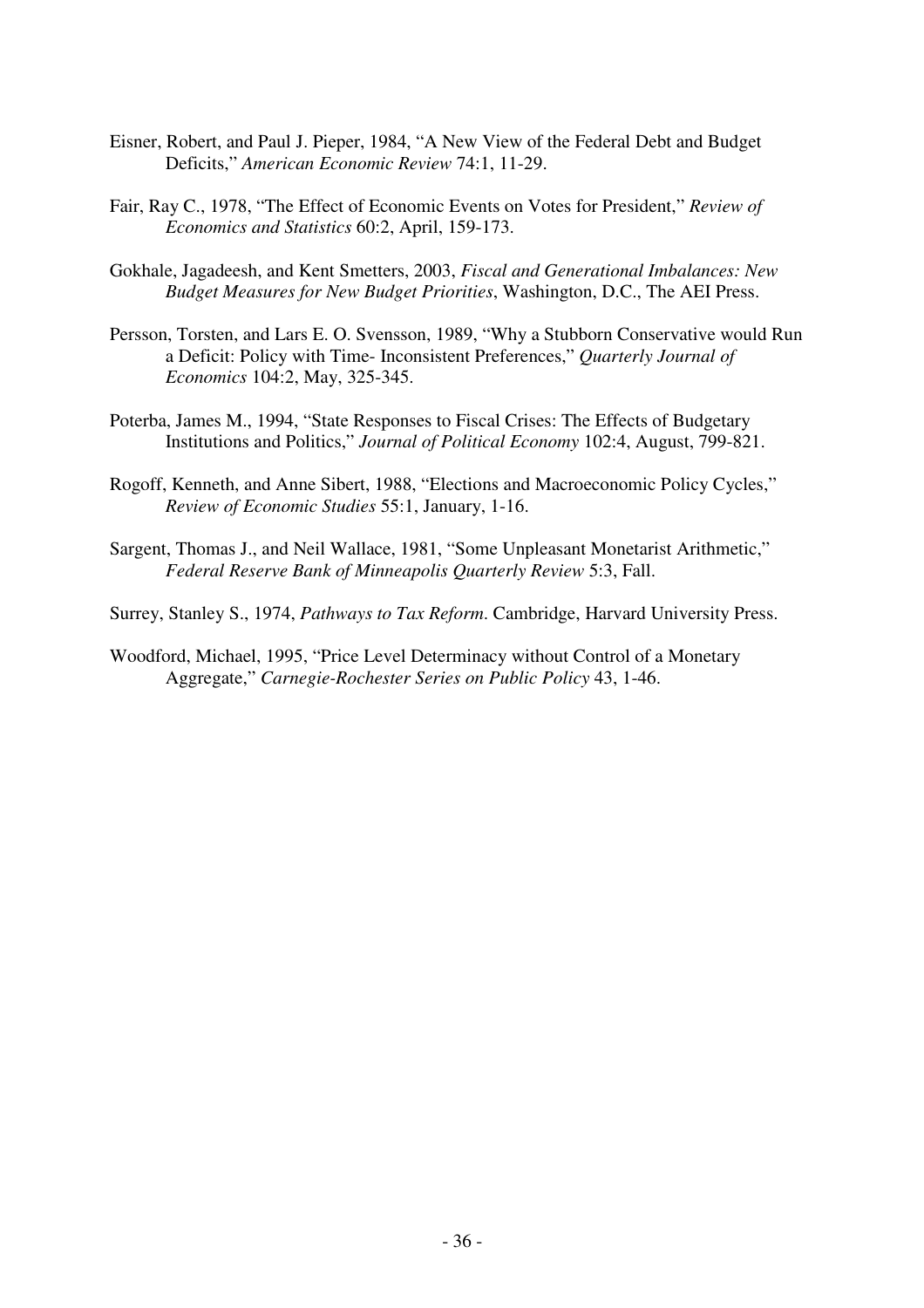Table 1. The Impact of Changes in a Public Pension System **Table 1. The Impact of Changes in a Public Pension System** 

| Impact on: | Generations<br>Future<br>$\widehat{\mathbf{e}}$    |                                                                                                          |                                                                                                                             |                                                                                                        |
|------------|----------------------------------------------------|----------------------------------------------------------------------------------------------------------|-----------------------------------------------------------------------------------------------------------------------------|--------------------------------------------------------------------------------------------------------|
|            | Generations<br>Younger<br>$\widehat{\mathbf{e}}$   |                                                                                                          |                                                                                                                             |                                                                                                        |
|            | Generations<br>Older<br>$\widehat{\mathbf{t}}$     |                                                                                                          |                                                                                                                             |                                                                                                        |
|            | Liabilities<br>Implicit<br>$\widehat{\mathcal{C}}$ |                                                                                                          |                                                                                                                             |                                                                                                        |
|            | Short-Term<br>Debt and<br>Deficit<br>$\widehat{c}$ |                                                                                                          |                                                                                                                             |                                                                                                        |
|            | Debt and<br>Current<br>Deficit<br>$\widehat{\Xi}$  |                                                                                                          |                                                                                                                             |                                                                                                        |
| Experiment |                                                    | 1. Increase payroll taxes and<br>associated benefits by<br>starting in five years<br>same present value, | pattern as tax increases in<br>Reduce future benefits<br>following same annual<br>experiment #1<br>$\overline{\mathcal{N}}$ | in experiment #2, starting<br>3. Reduce future benefits by<br>the same present value as<br>in 20 years |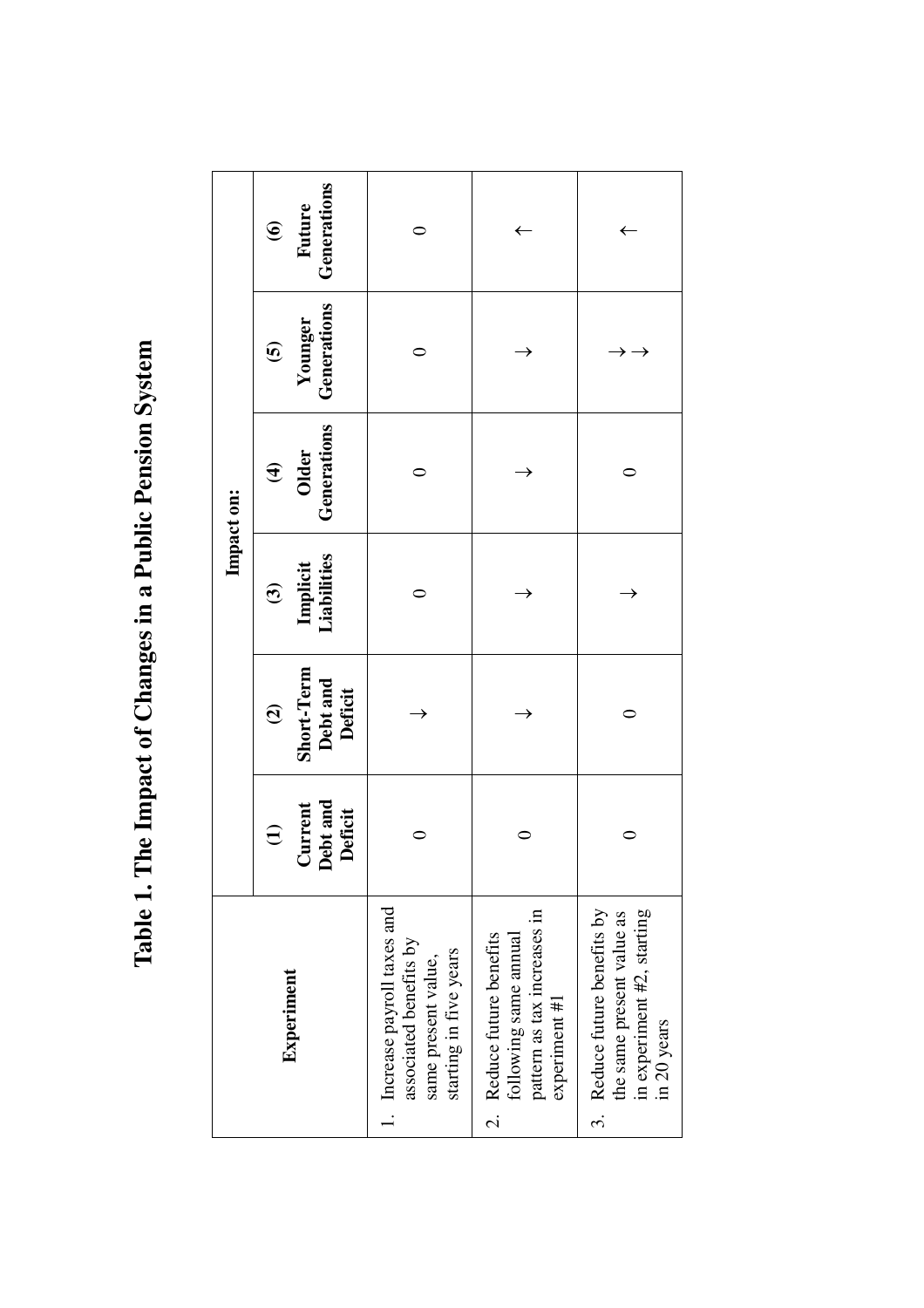

Figure 1. U.S. Expenditures and Deficits **Figure 1. U.S. Expenditures and Deficits**

**Year**